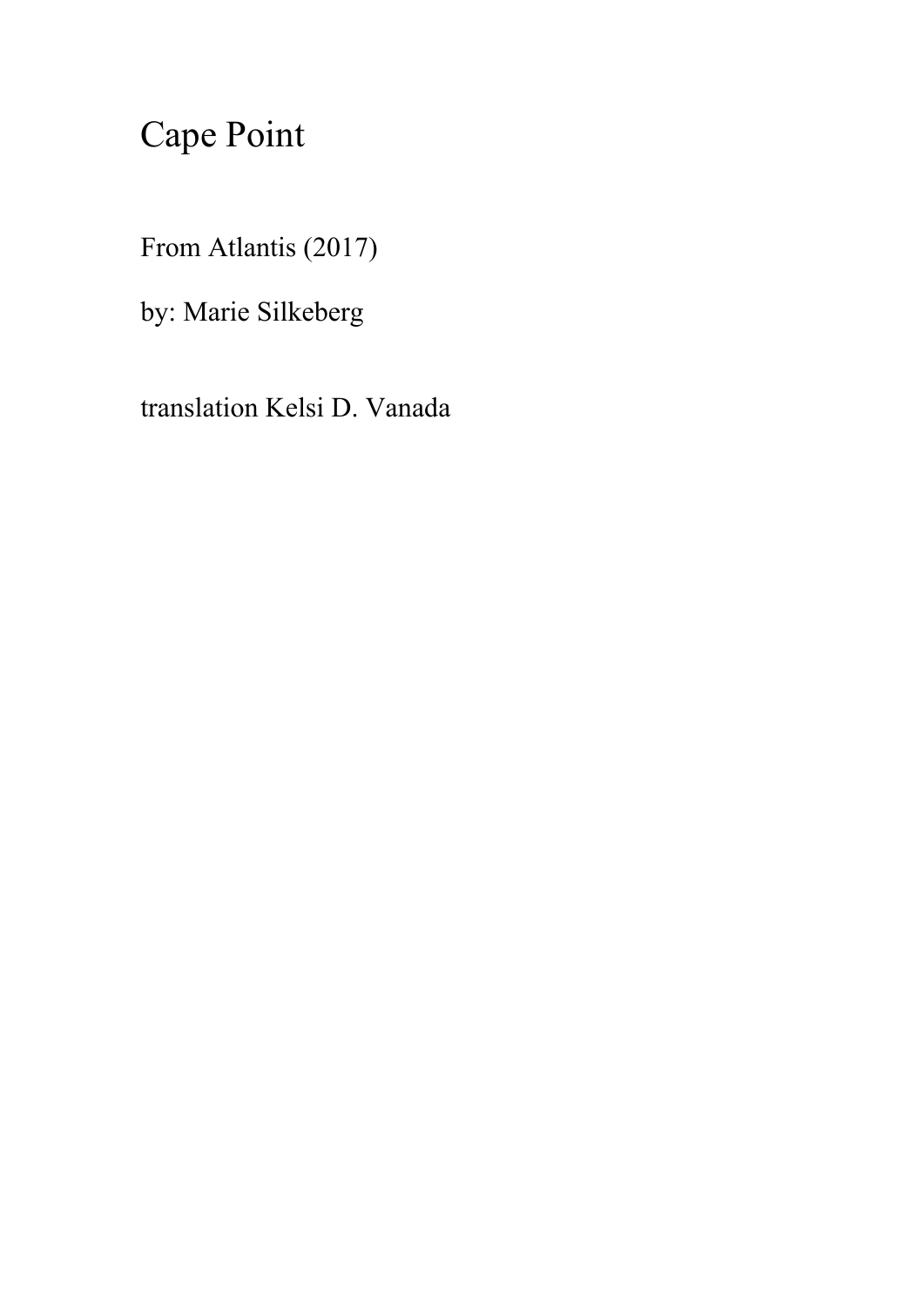You see the face of a house sharply sketched.

Near the harbor.

On the street you turn into.

A light over the façade.

Like a flash that's taken.

A photograph.

You start to cross the street.

Toward the other sidewalk.

But only make it halfway.

Two men come rushing toward you. Shouting.

Quickly searching your body. Take the phone from your back pocket.

Lift the camera from your shoulder.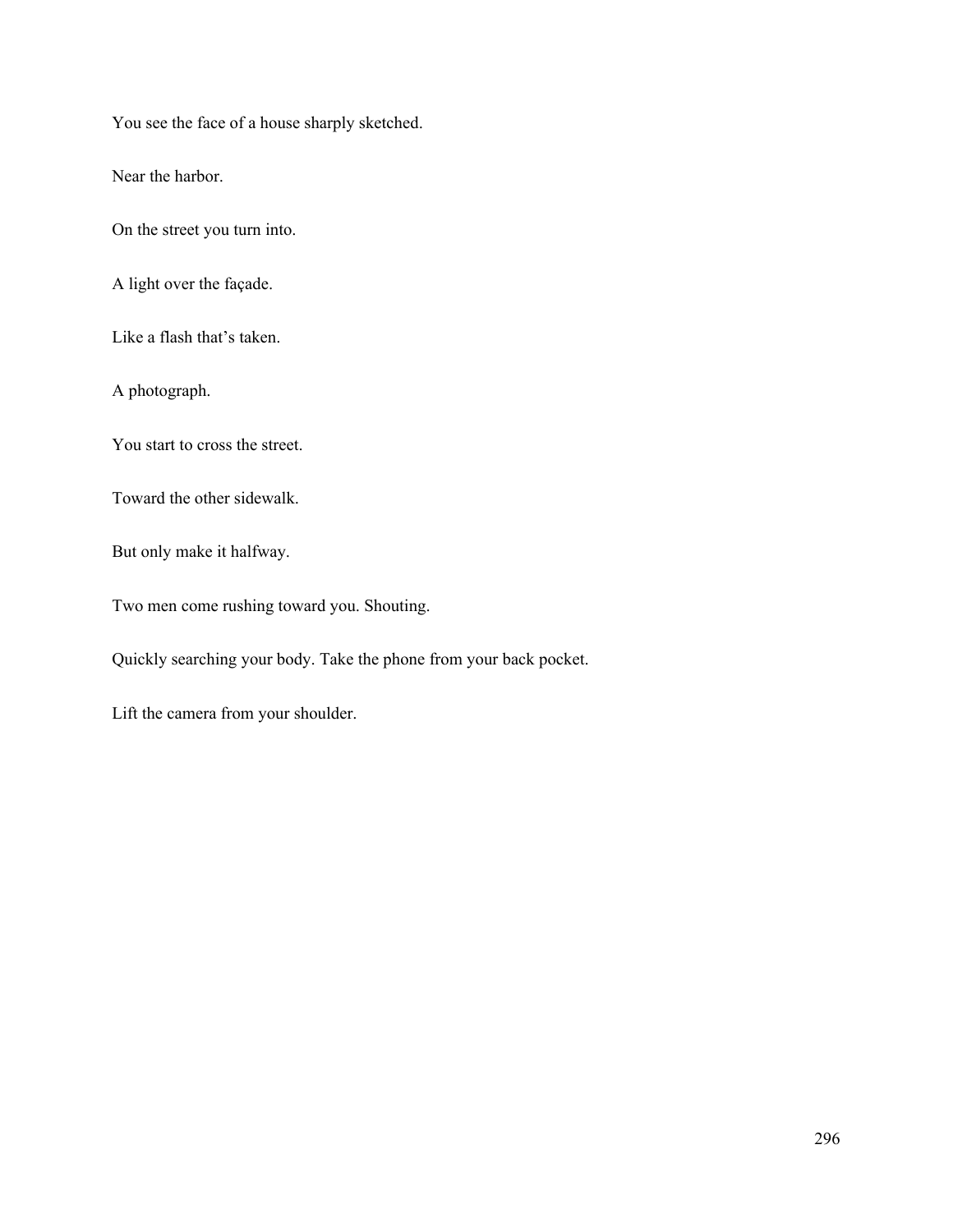Drop the charger.

Run off.

You pick it up.

See a man sitting in a car.

You beat the cord hard against a streetlamp.

Walk up the stairs.

See the sun over the Indian Ocean.

The construction on the left hill.

An outermost point.

Huge noise from the harbor.

Cars.

If it is the ocean that is heard.

All night.

The scene in your head.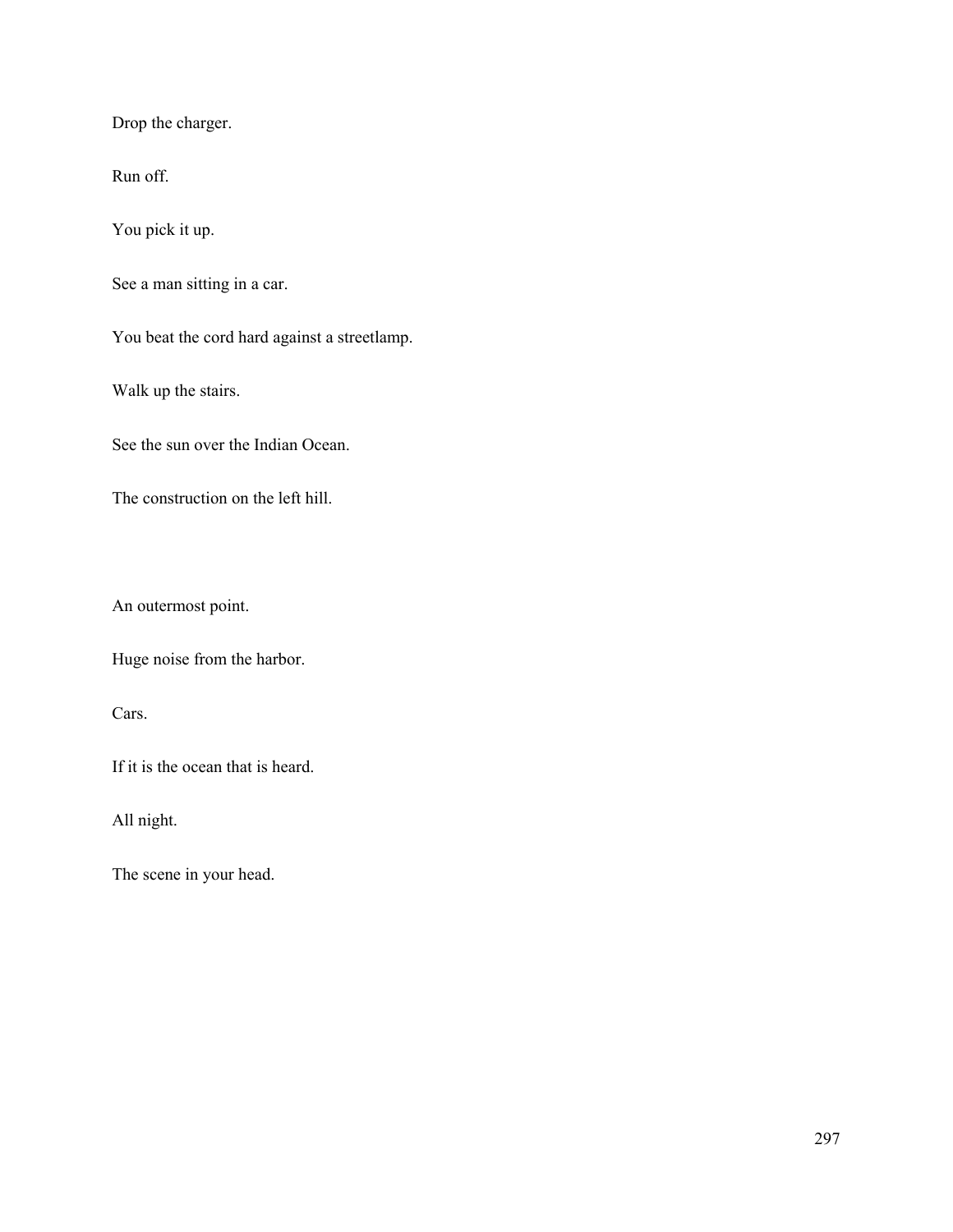The speed.

Fear.

*Every theft is a theft of love.*

A beach.

The Indian Ocean.

The harbor facing Goa.

The struggle with the Arabs. Portuguese. Englishmen.

Mandela's name.

The sixty-seven years he served his country.

If you could see a single white person

push the shopping carts through the parking lot.

Work.

The sound of the construction.

Sirens.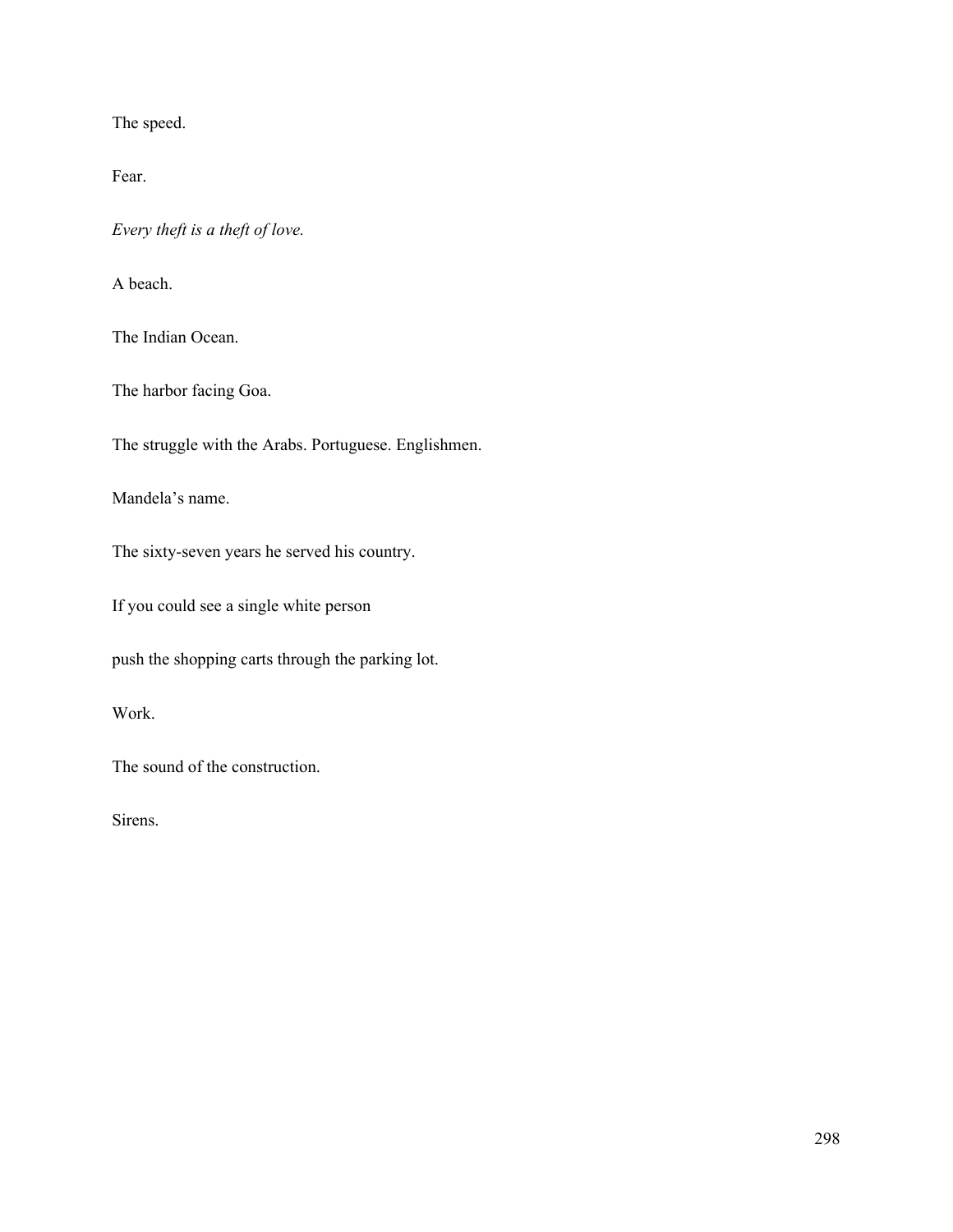You don't like the heat. Not the light.

Haze over the ocean. The body. Its vulnerability. The refusal inside it.

A chasm. The steepness.

The brown people she says.

Take public transports.

You swerve out of the way when they go by she says and laughs.

The first day.

An outermost point.

Light falls over it.

The horn. The east and the west side.

You always panic he says.

No.

Not always.

Panicking you answer.

The haze over the ocean has let up.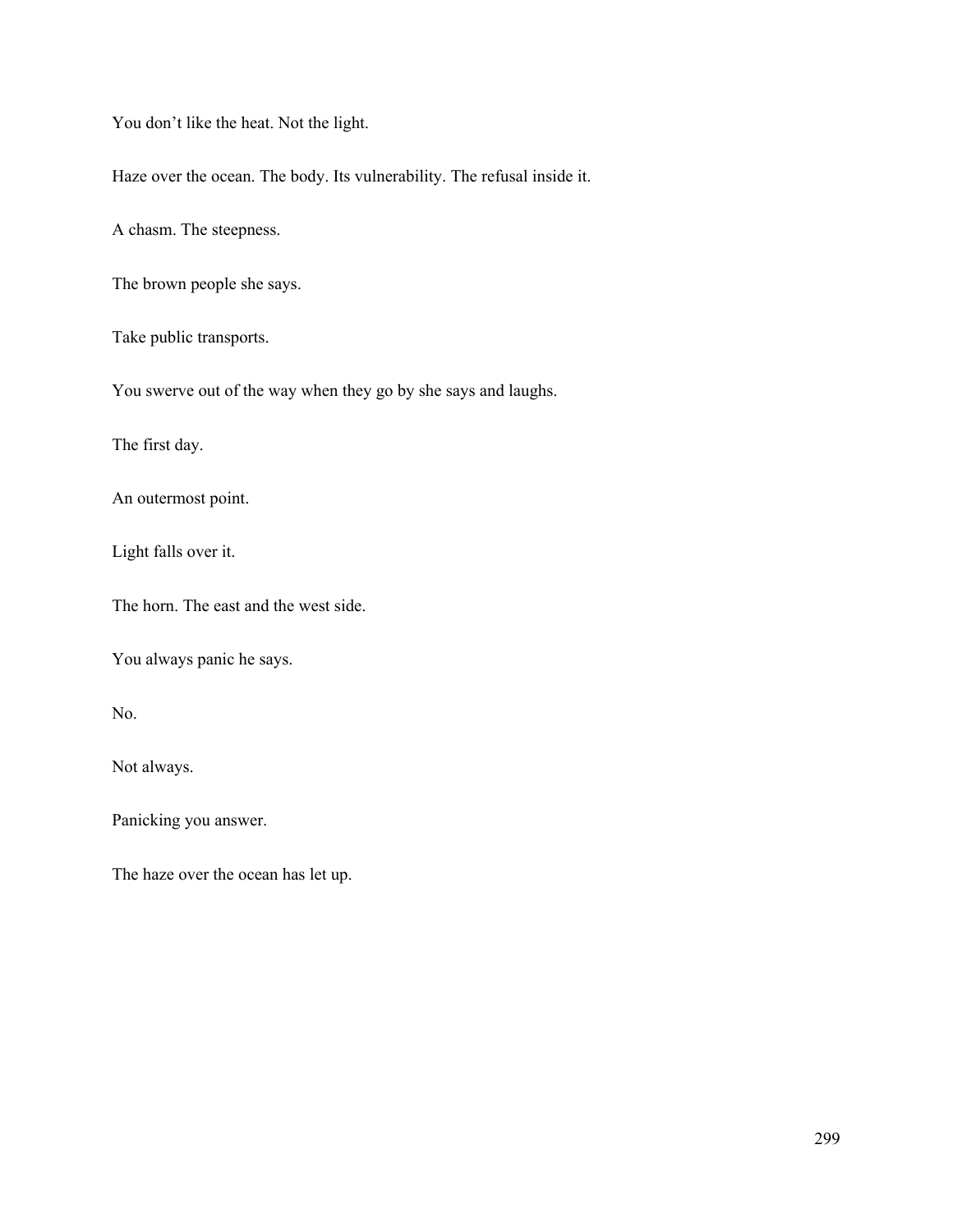Big cargo ships. A railway.

Rusty freight cars.

The sun sets earlier.

It gets chilly quick.

A blue light from the ocean. A bay.

You hear car doors shutting again. A dog barking.

*My words are like fire.*

Morning over the Indian Ocean.

*Why me.*

The wind is blowing. Hard.

*Sugar something.*

Dawn arrives.

You slept in his deep sleep.

The wind is strong.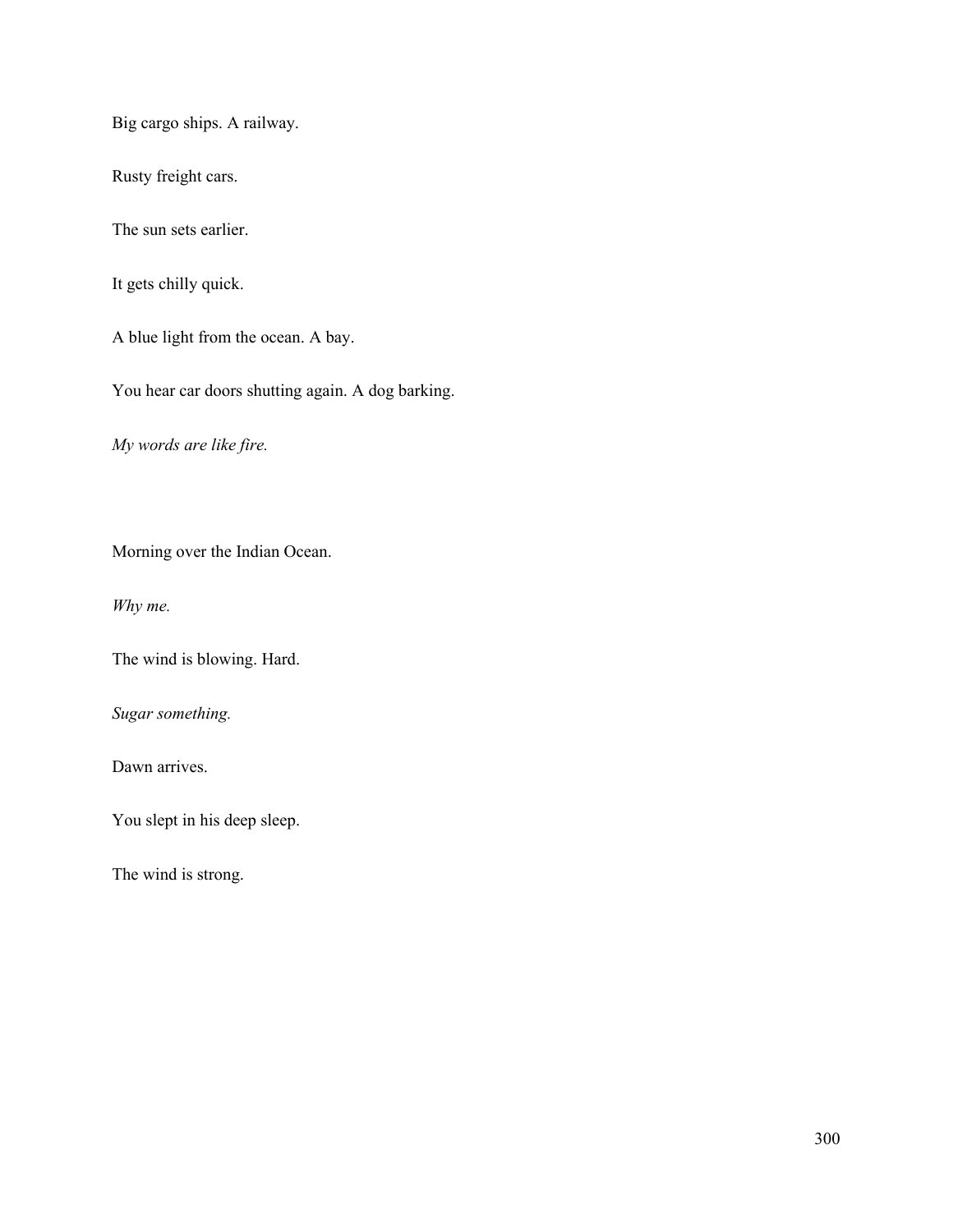Some cargo ships move across the sea.

*Why do you stress yourself.*

The skin. Its scent.

Afternoon. Already.

*Sugar something.*

Or the time that comes after a long morning.

You laid down on the couch.

Watched the dawn.

Brewed coffee. Gave him some.

The ribs.

As if broken.

The injury reopened.

How can you fuck all the time he says.

Gets up. Grabs for his clothes.

Reaches for your hip.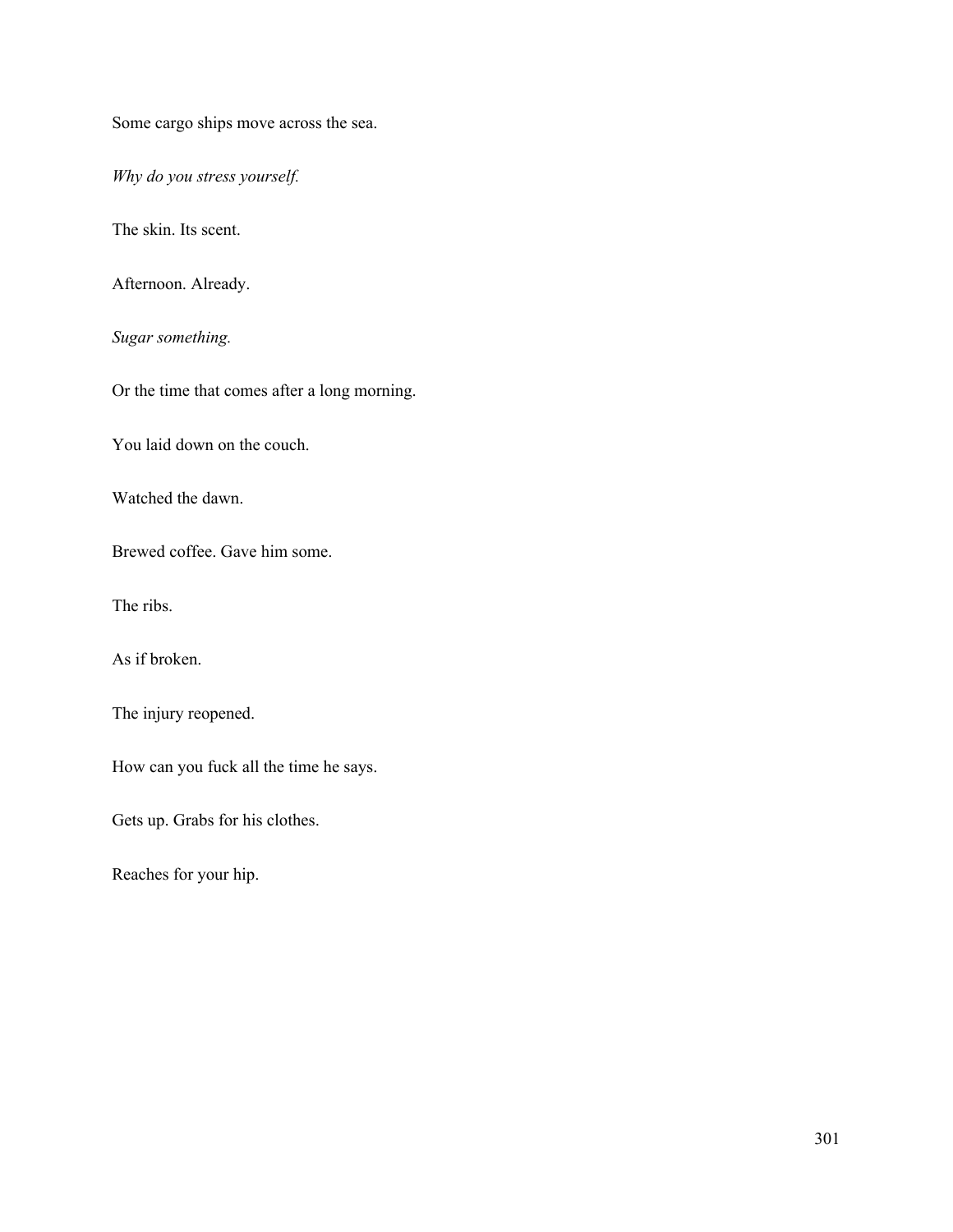You fuck with my head.

They understand you better than me you say.

You call them.

Whiteness is not a language.

You see a black man on a fire escape.

*Domestic workers. Colored. Not belonging he says.*

*Sugar something.*

You know what I mean.

The sugar road. Not just that of the diamonds.

A foghorn is heard in the dark morning.

*There were poor people before you were born.*

*And there will be poor people after you've died.*

The lit-up freight boats anchored. The outermost point. Stanley Street.

His scent on your skin.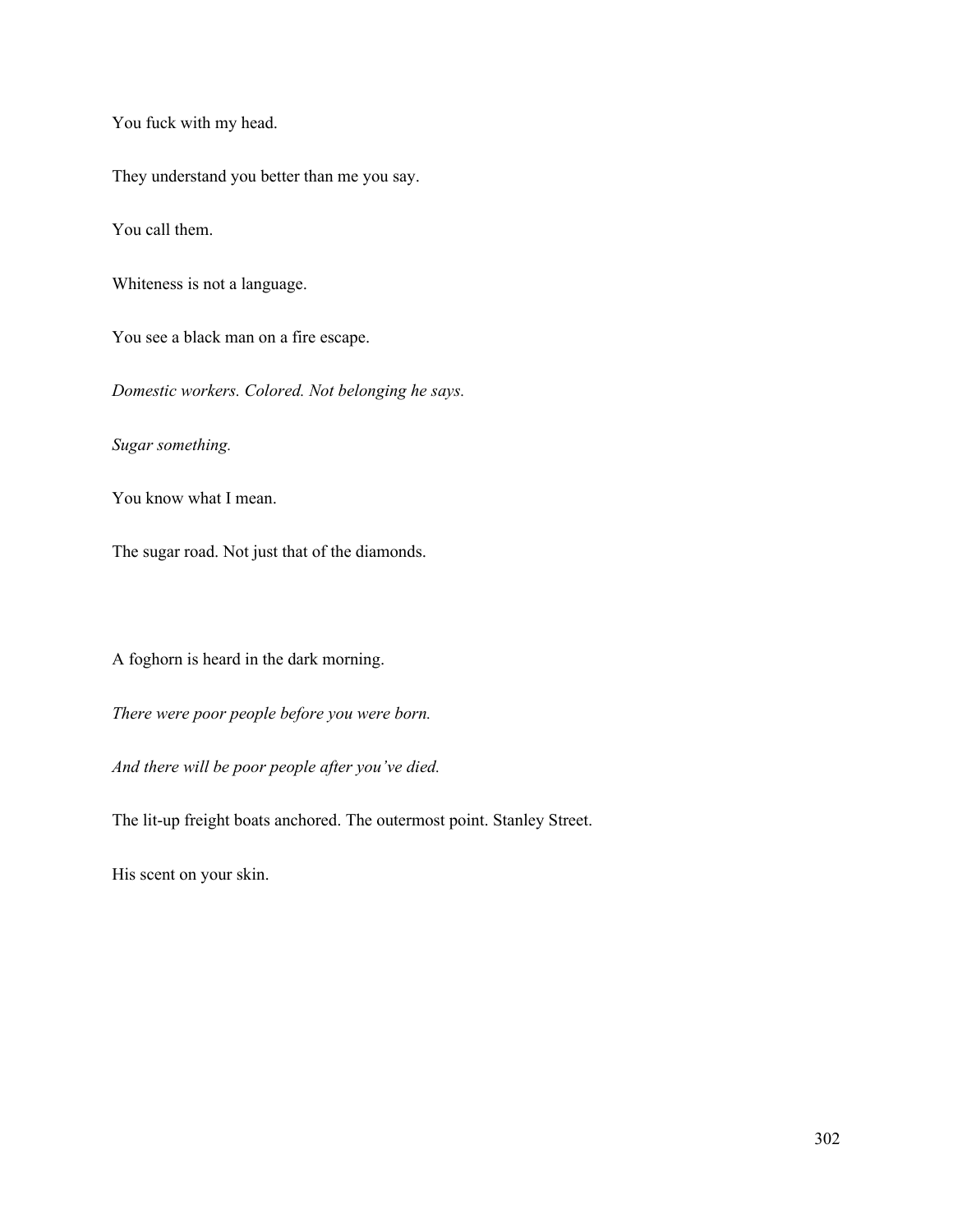The shock when you walk into the room and see him in his undershirt.

They were paid in wine he says. Alcohol. Everyone is an alcoholic.

You took a taxi while darkness still lay over the city.

Sat at the bus station and talked.

The others who were waiting finally stopped staring.

Mixed they said when you came into the restaurant.

He didn't hear it.

Everything you later said arose from your shame about the system.

Whose laws were written at a university he pointed out when you rode by.

*They didn't even speak to me.*

You fell asleep. Woke up.

In the bus through the landscape.

Saw it change. The greenness.

Rainforest. Mountains.

Like in Nigeria he says.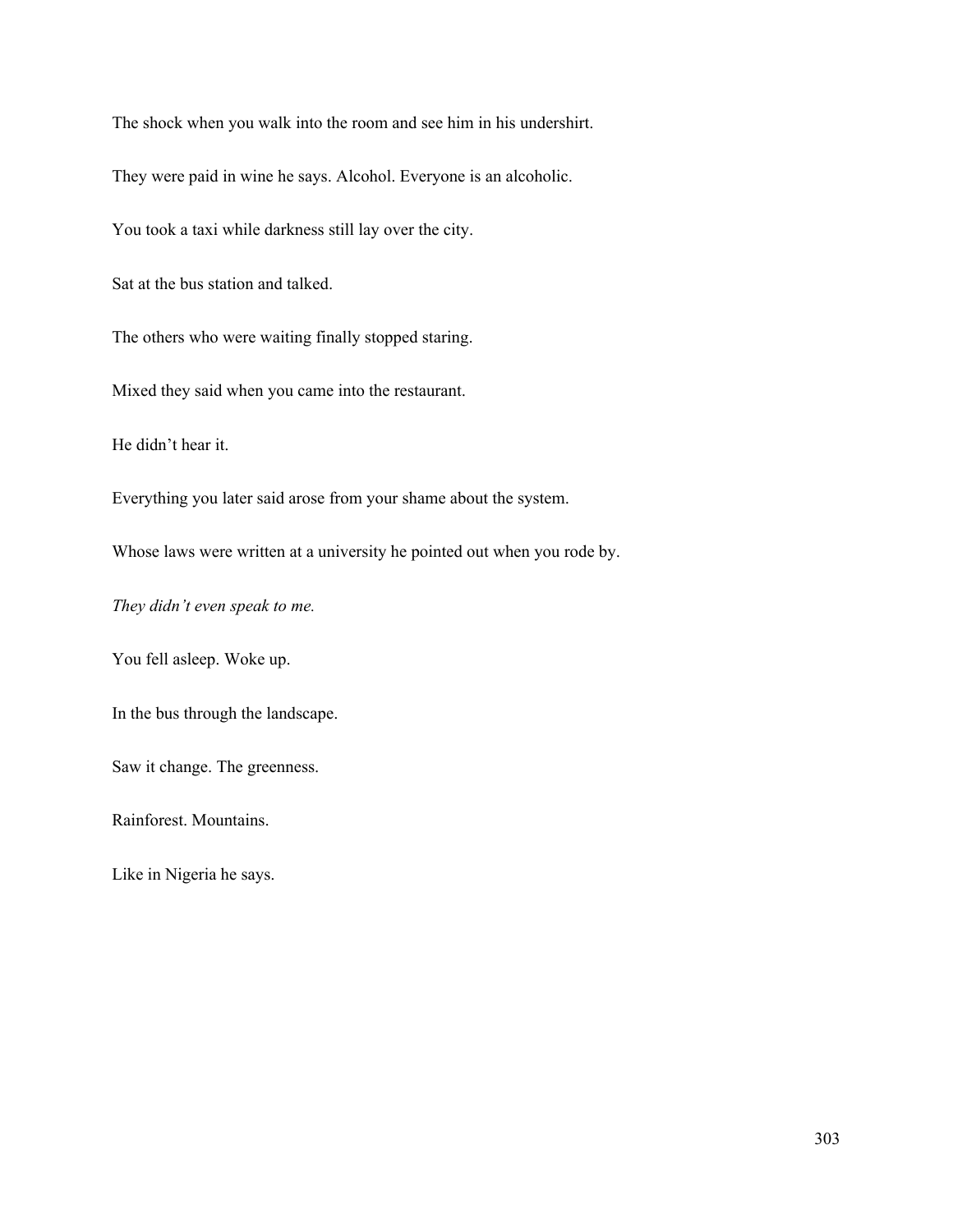Plains. Mountains.

Grazing sheep.

In the sunlight they look like lions.

When the police stop the bus and ask him for his I.D.

He looks away. Delays answering.

We'll be back they say and start at the back of the bus.

They will never ask you.

He almost spits out.

Because you are white.

But they do.

Just as aggressively.

Thanks for telling me you say.

When they say they're doing it for your own good.

We have to change that narrative he says to

the man across the aisle.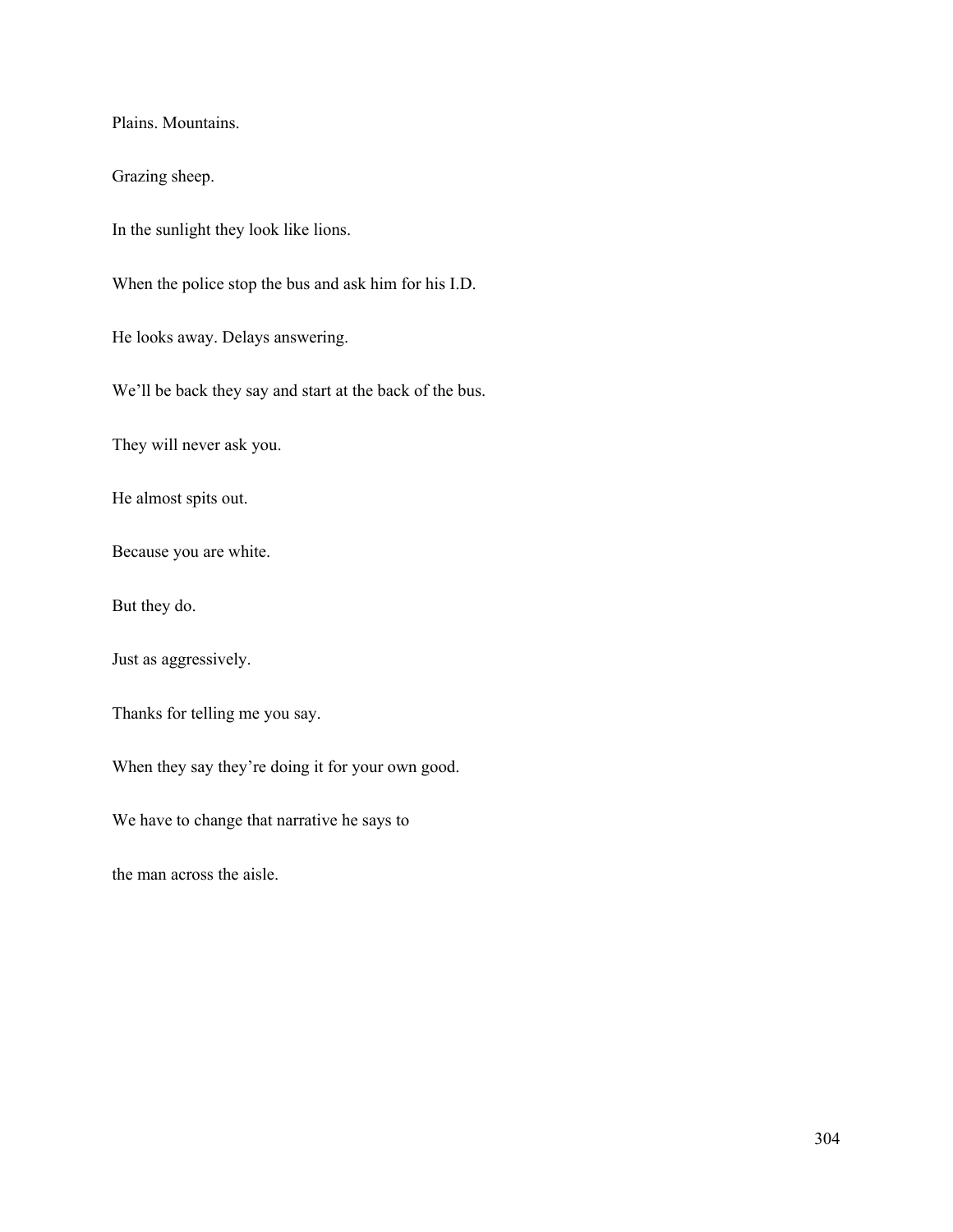That all of us from Nigeria steal.

We are two hundred million.

Most are hardworking.

You have the desire to rest your head against his shoulder.

But don't follow it.

*If you put a* with *there it becomes something else.*

The broken rib.

*Fuck with.*

Your question makes him so furious he falls silent.

Racial injustice. Not economic injustice.

A house is burning near Cape Town.

The fire department doesn't come.

They have to put out the fire themselves he says.

If not the whole area will burn down.

*White supremacists.*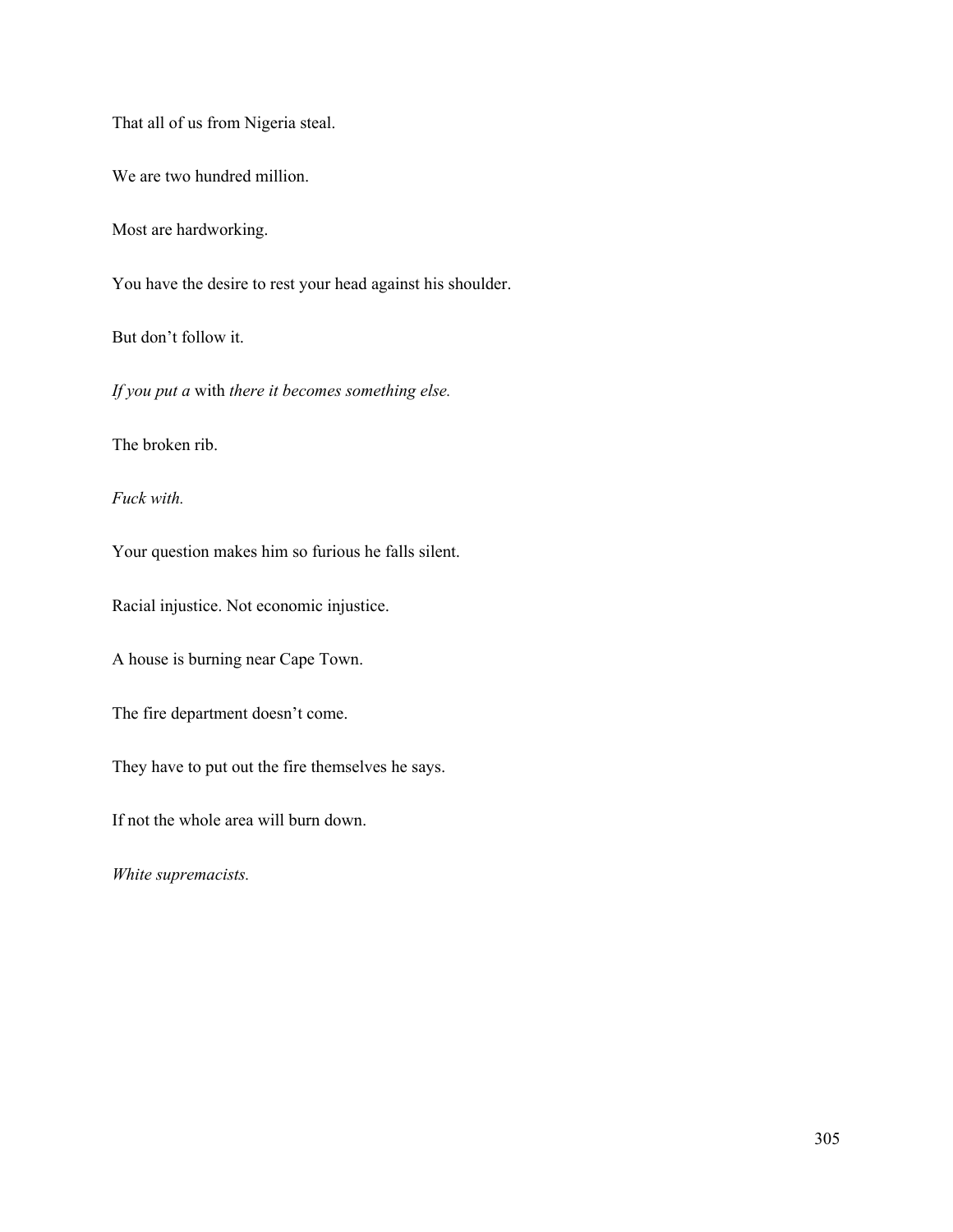Fog over the city.

Still dark. Cold. Skyscrapers. Long Street.

Fields of distrust. Drugs. Hookers.

You doze off. Against the window.

*Somehow. Did I sleep well.*

*How are you.*

*Too chaotic.*

Three men sit and speak in Afrikaans at the table. On the balcony.

You see the fog.

The mountain.

The street below.

Fire that glows. Burning.

The men watch you as you go in and out.

Morning says the man with a patch on his eye when they get up.

Whale Street.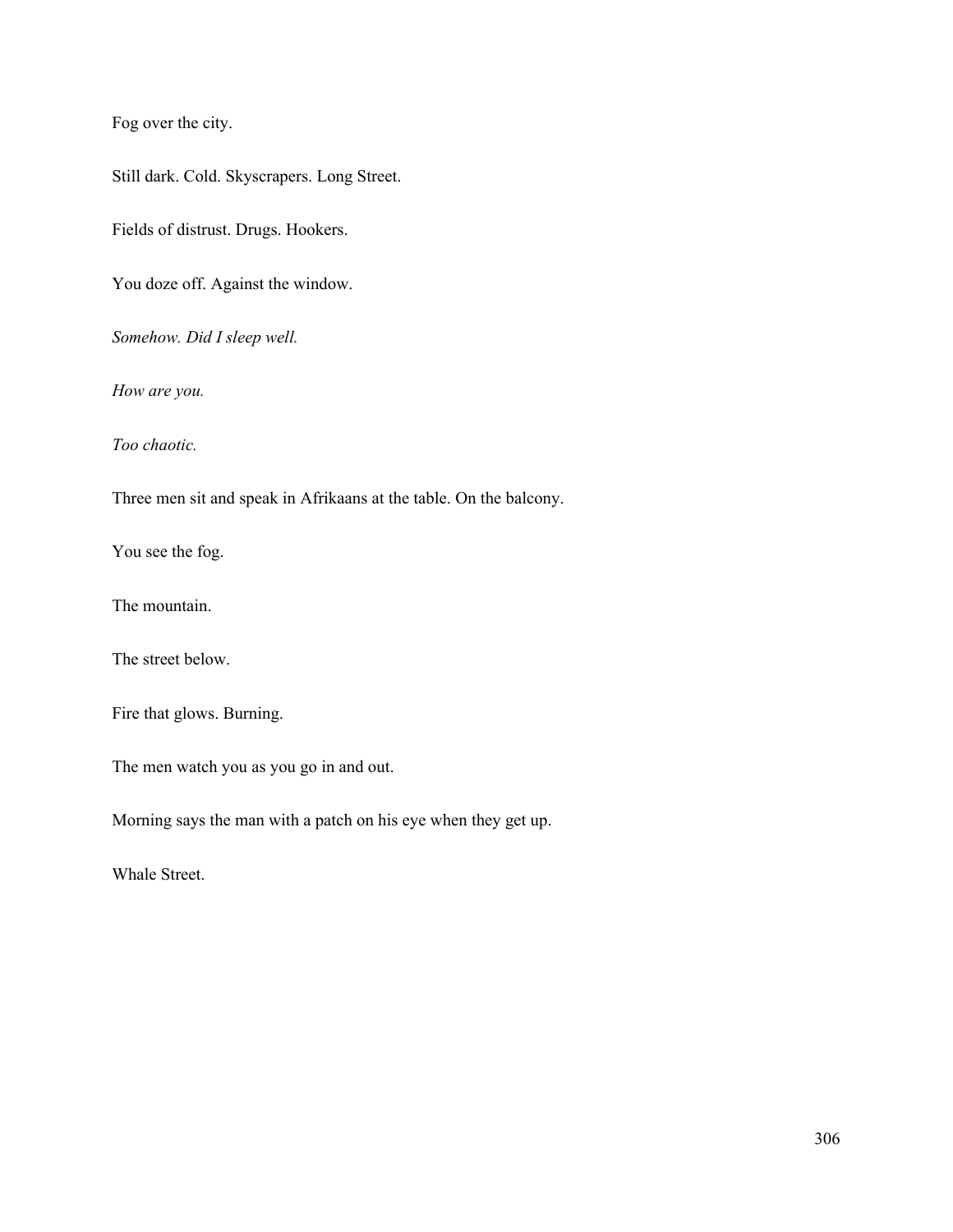All signs in Afrikaans.

Why do you call out the numbers in Afrikaans the woman in line said when no one

reacted at number ninety.

I don't understand she said.

The woman at the counter looked at you to back her up.

What did you do with that gaze.

Don't know.

I-don't-know.

He laughs at you.

Names you.

They all moved here when apartheid fell he says.

Brought all their riches with them.

Joburg where the government is located. ANC.

They didn't want to be close.

Morning.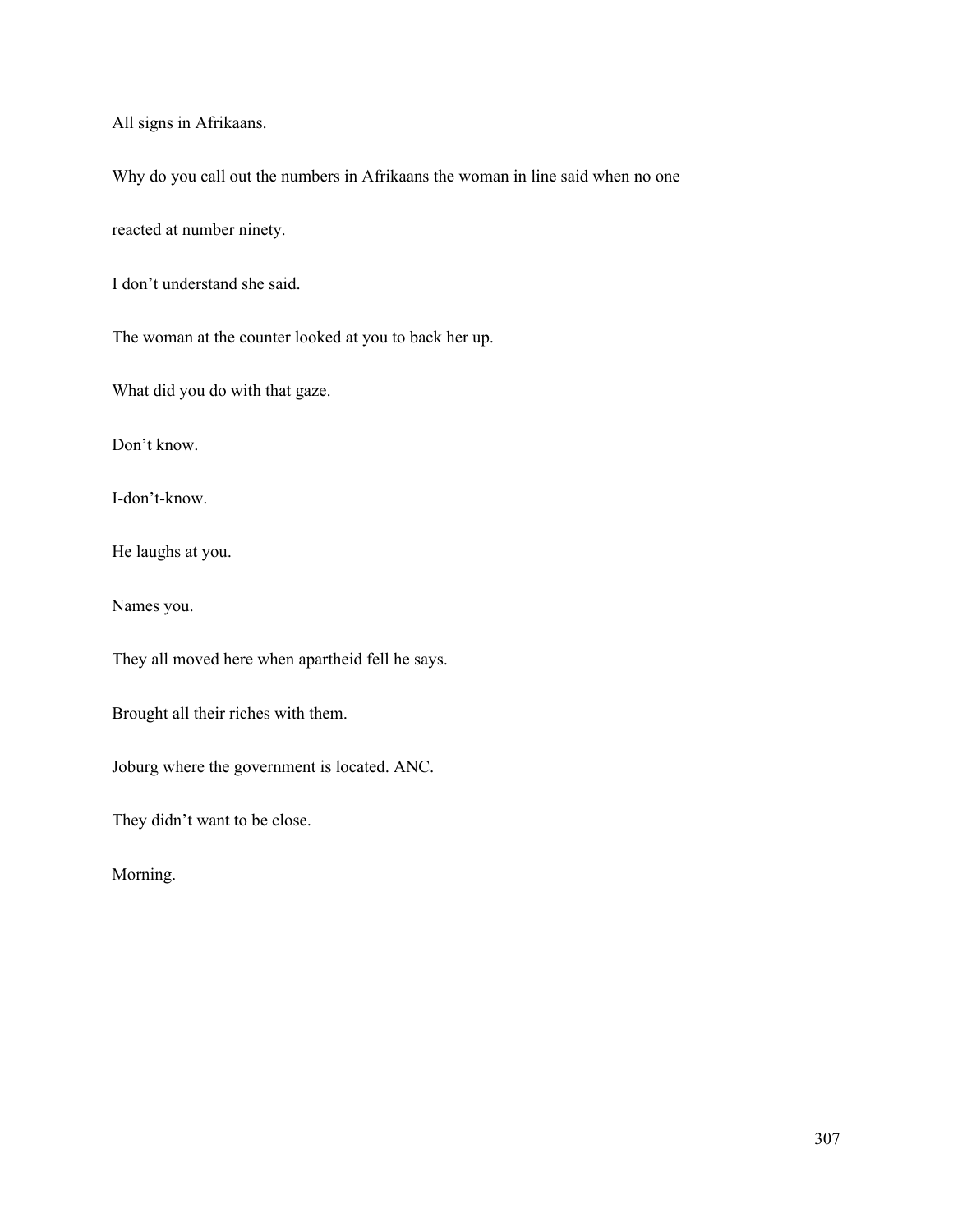A dry cleaner's on the other side of the street is already open.

The moment you say.

You stroke the sole of his foot.

Leafing through the book.

Sorry for disturbing you.

Come to Nigeria.

A trail that forks.

A trail that opens.

To be swallowed by the road.

A Yoruba belief.

Now you have to take a shower again.

No. I like your smell.

Interesting he replies.

You see the opening in the harbor toward Robben Island.

When you come out of the museum fog is covering the whole area.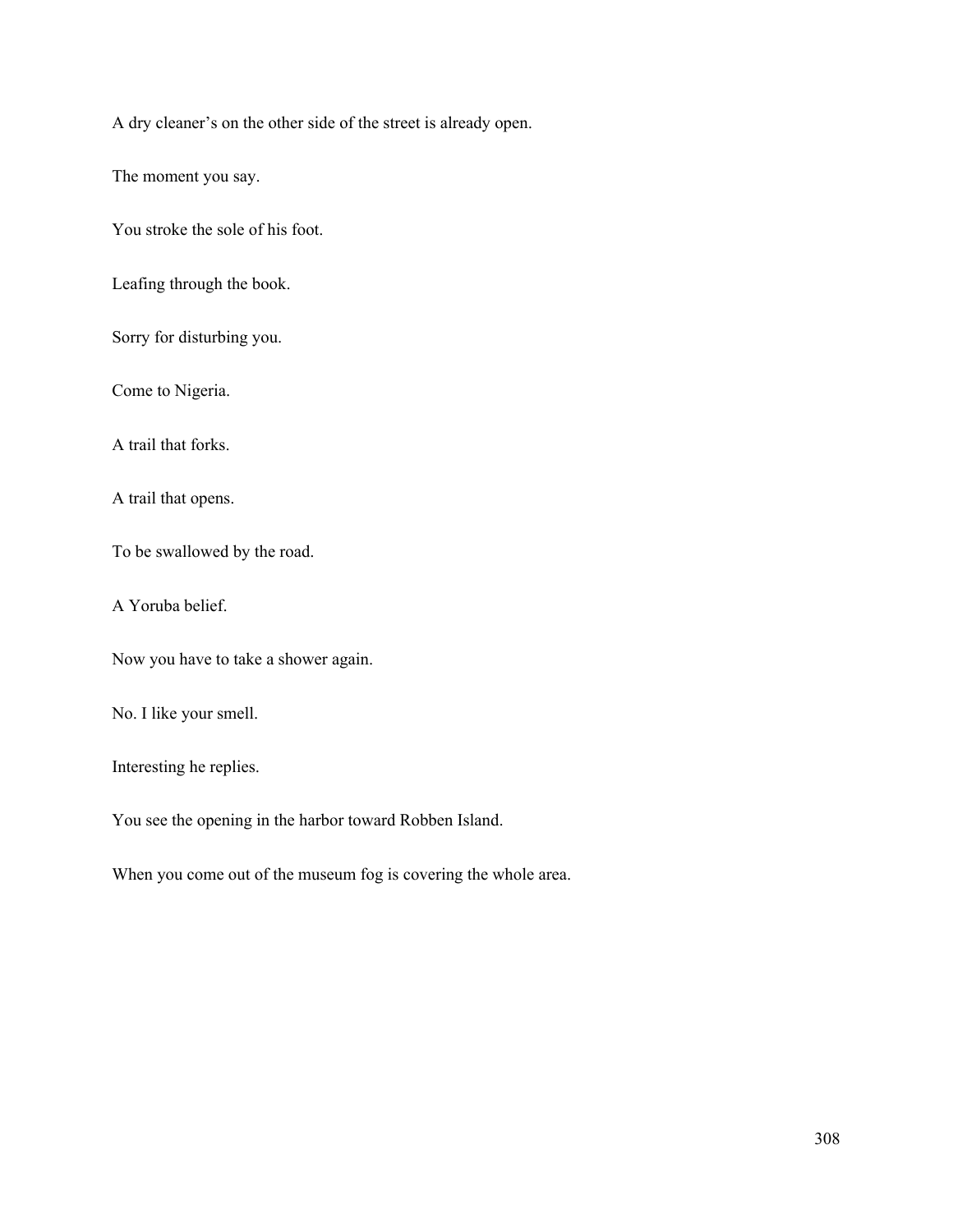The South Pole is closest in kilometers a sign says.

You long for his smell.

You turn around.

But your stomach pain comes back along the way.

If it is the outermost point.

That apartheid was formed in 1948.

How could it be moved.

Did they move here.

Anne Frank's story is displayed at the museum.

Which has no visitors except for you.

The tickets to the ferry are sold out.

You get back in line.

But change your mind when you hear an American exchange

his reservation for a ticket.

*Black tourism. Dark.*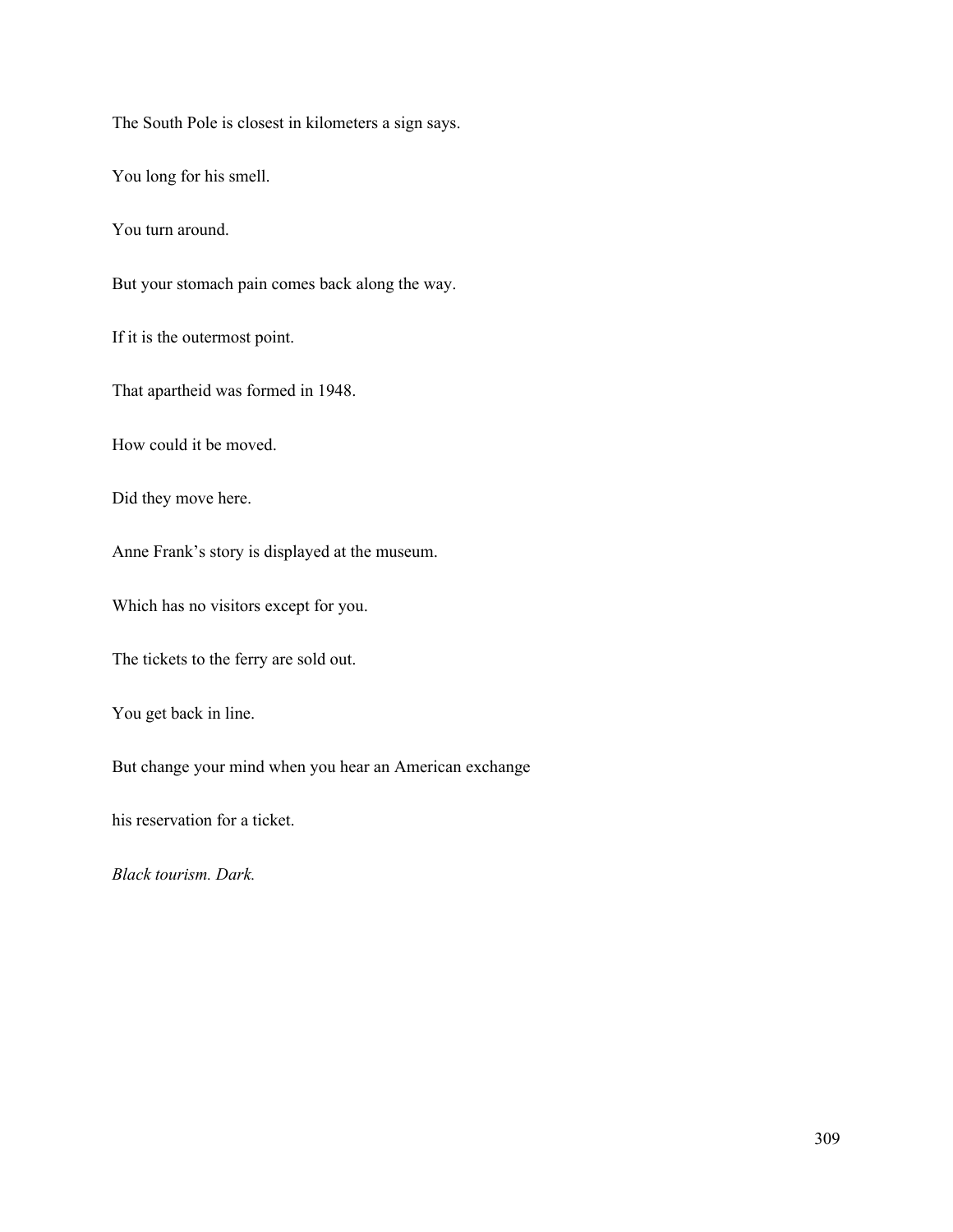You don't remember what it's called.

His laughter. That you wanted to live inside. You got to live inside.

Aimed at you.

Bob Marley. He was the best.

Says a man in Green Market Square.

No man no cry.

Why have none of us women in the whole world written that song you wonder.

You are my first customer she says.

I'll give it to you for three hundred.

You meet him on the street.

Suddenly he's walking down Long Street.

In his black jacket.

He just stops.

Stands still. Says nothing.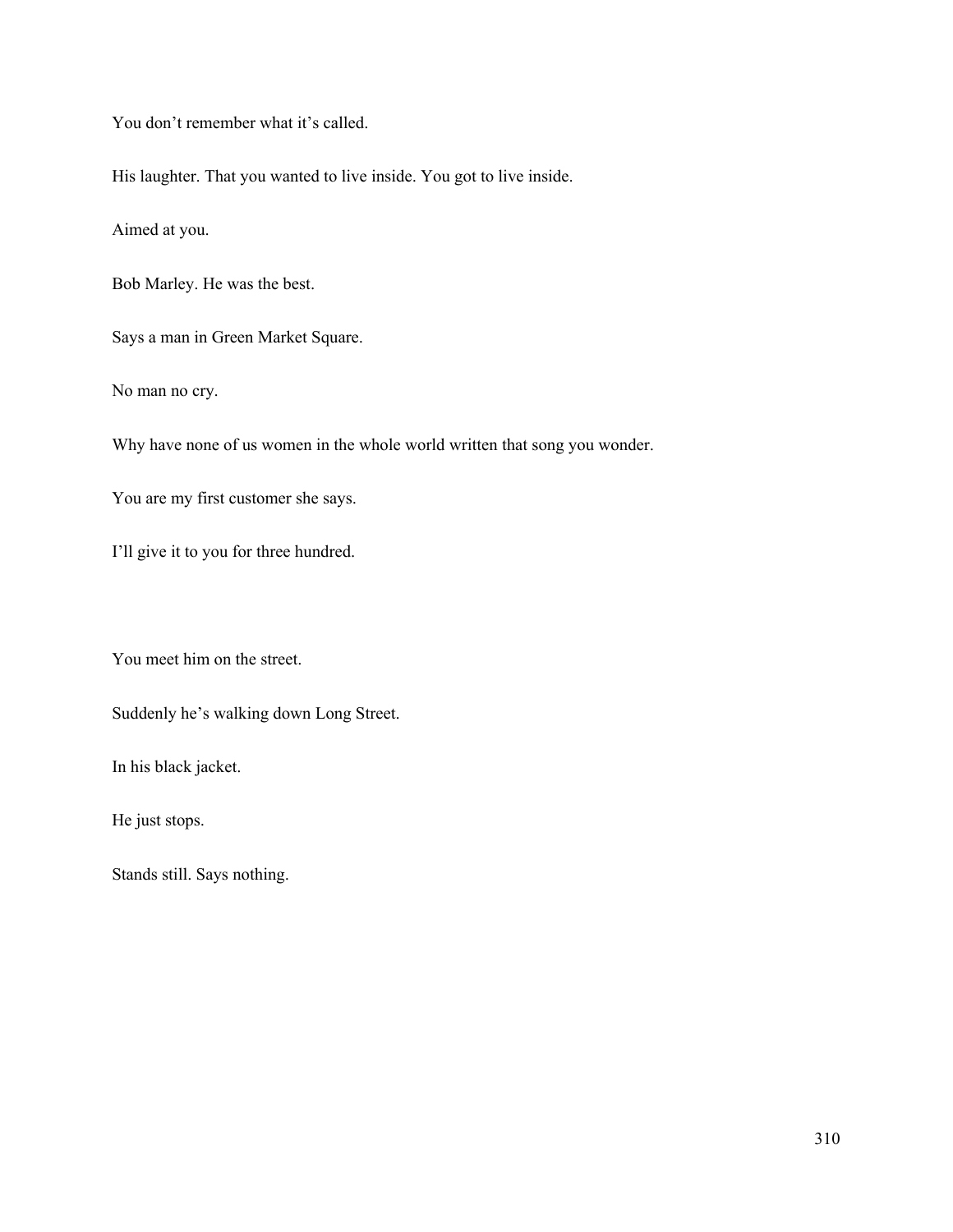Reproaching. Reproach. Worry.

They said that you took a map and went out.

You asked them?

Do you know how long you've been gone he says.

Five hours.

You think it's seven.

You don't say it.

Stroke his arm.

Take his hand.

His little finger with yours.

I'm going to change some money he says.

They have a black market exchange at a hair salon across from a hotel.

Go to Western Union says the man when you've entered

the innermost room.

It's because I'm from Nigeria he says when you walk out.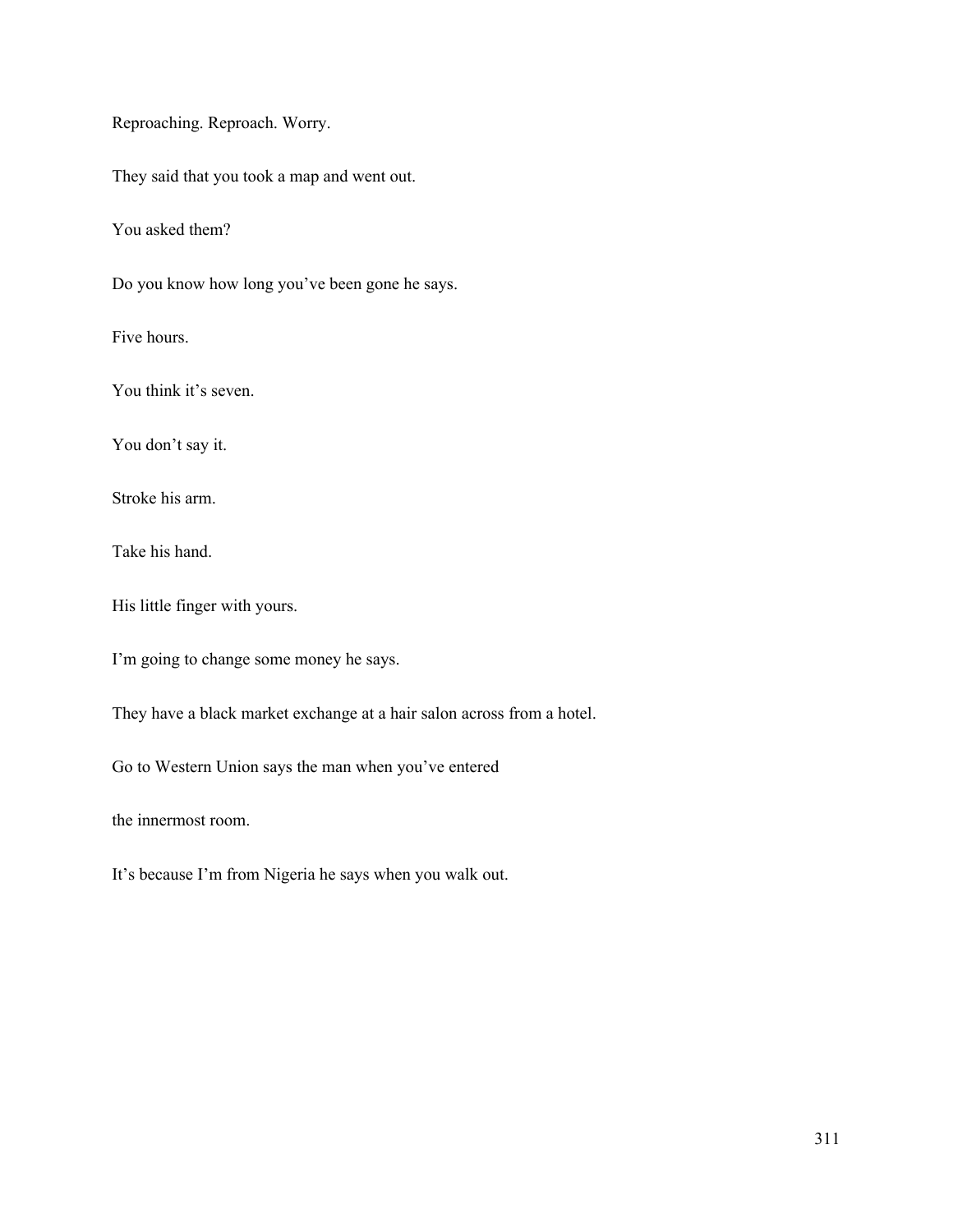Or it's because you're with a white woman you say.

He laughs.

Conformists he says. Of his generation.

I'm not stupid.

I hear you.

No. You're not stupid.

Spices and silk she says.

Diamonds. Gold. She doesn't say.

*I throw you*.

At the Cape of Good Hope.

The Cape of Storms.

It couldn't be named.

No hot water?

You know there is.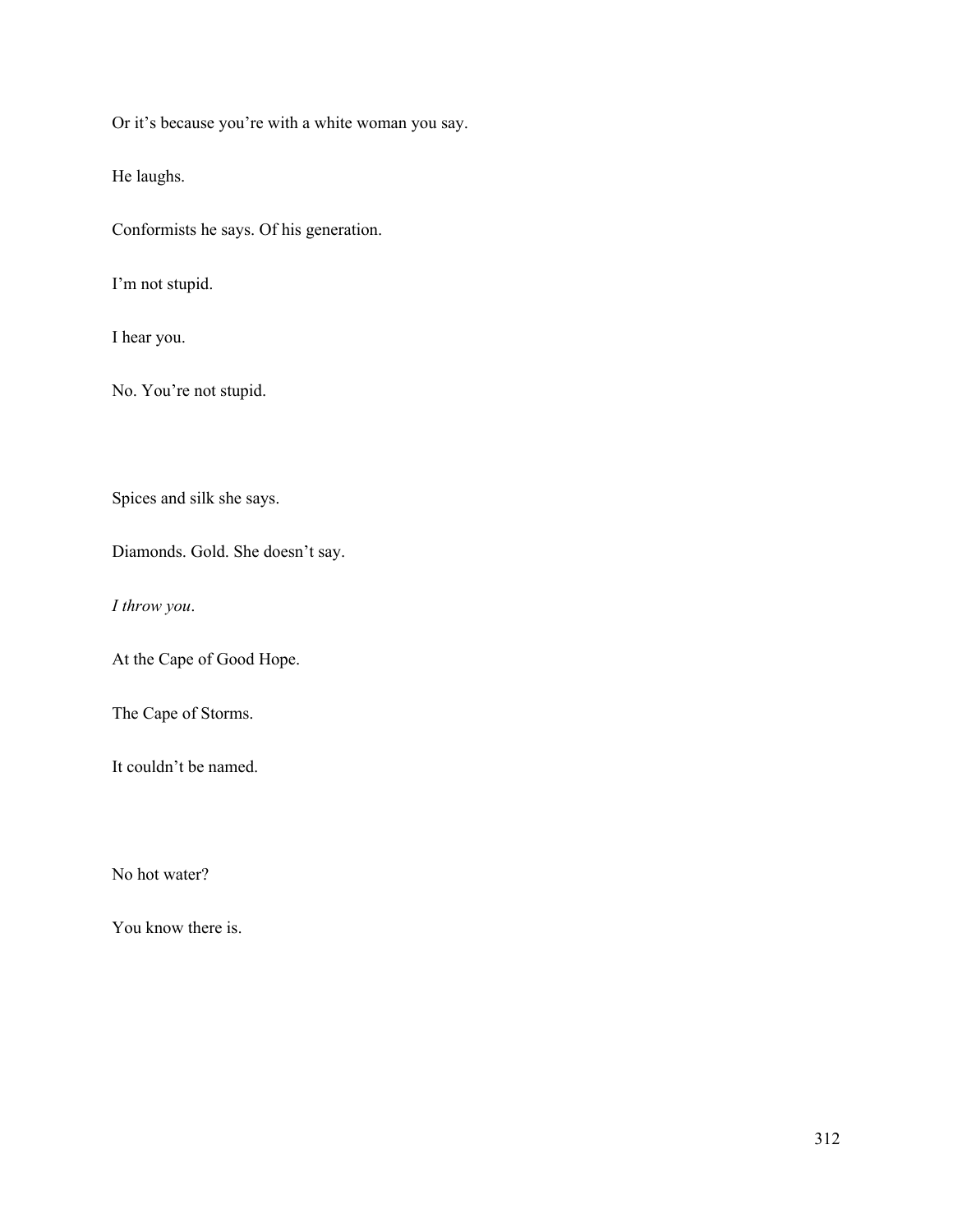Indigenous forest.

The Dutch cut down the trees in 1652.

Planted Italian pines.

So that the sand wouldn't erode she says.

Seal colonies in the Atlantic.

Near where the two oceans meet.

Big waves.

Hout Bay.

False Bay.

Long Beach.

Quicksand.

Holland needed a garden.

On the way to India she says.

So the sailors wouldn't get scurvy.

Cape Point.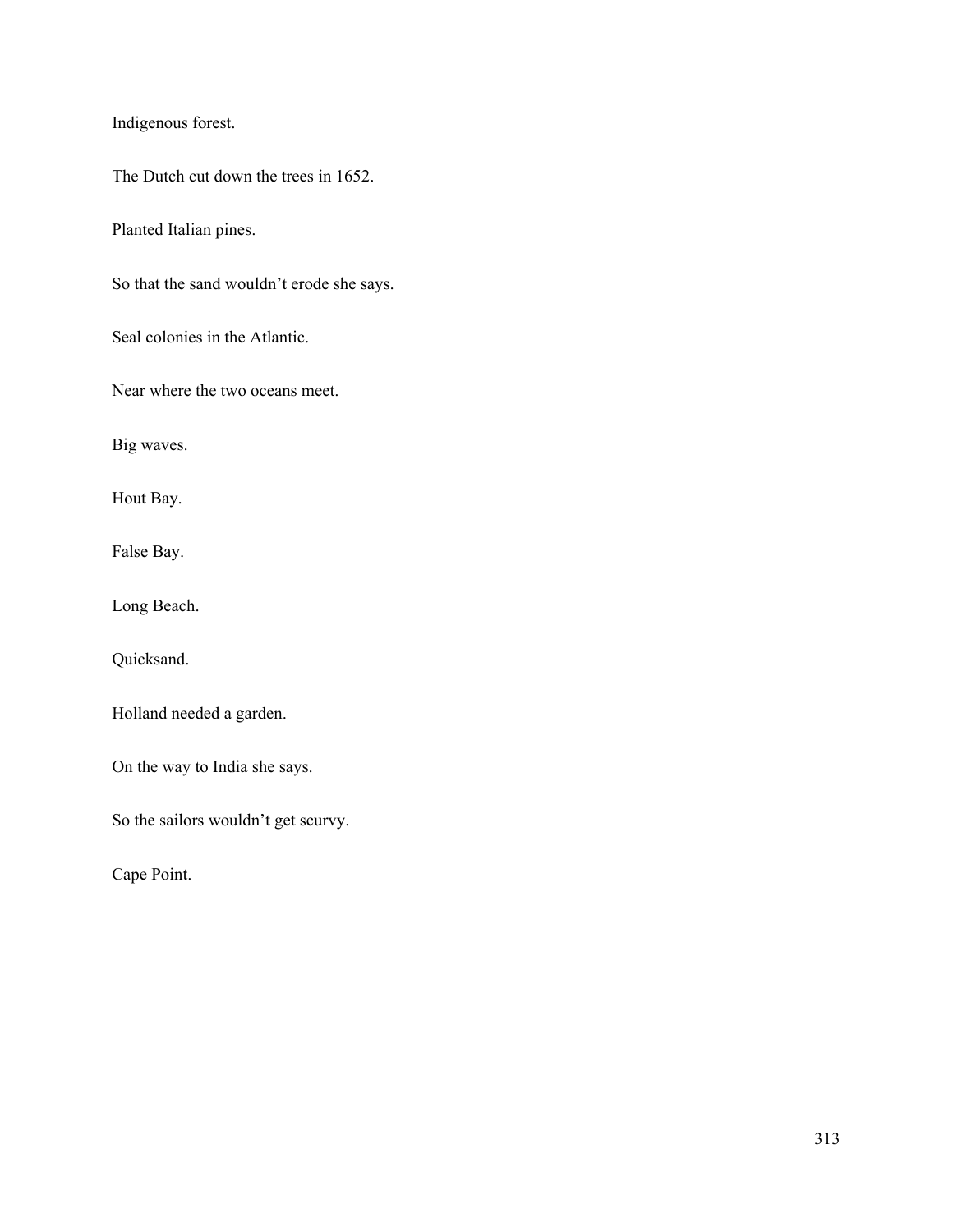Cape of Storms.

The Atlantic.

The cliff face.

*I throw you.*

The lighthouse.

Where two oceans meet.

The Indian Ocean and the Atlantic.

One warm. One cold.

Some currents. But otherwise nothing dramatic she says.

Far out in the ocean you see four whales.

Round rings in the water.

The place of the winds.

The windiest place in South Africa.

A troop of baboons cross the road.

The ones that have learned to feed from the sea.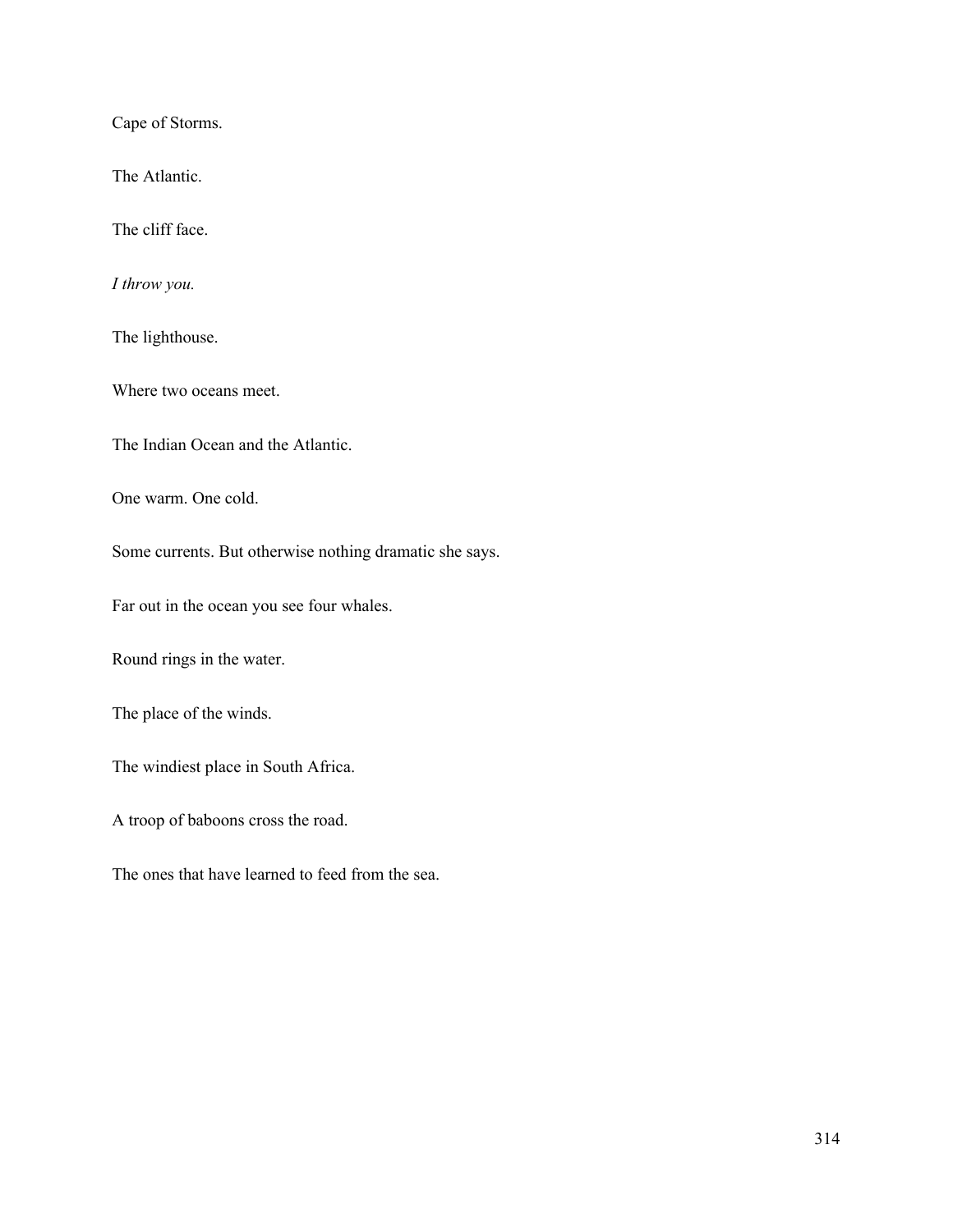Drought.

It's good for us.

What do you need rain for?

Wild almond.

They were planted between the colonizers and *the locals* she says.

Like a border.

The fruit is poisonous.

It looks like an octopus. I think. She says.

In 1902 Cecil Rhodes.

Donated all the land for the botanical garden.

Yes. He was a racist. I will not lie to you.

How to do things with words you think.

When you pass *a location* placed far away from the wealthy white houses.

She talks about the satellite disks.

And then you see them.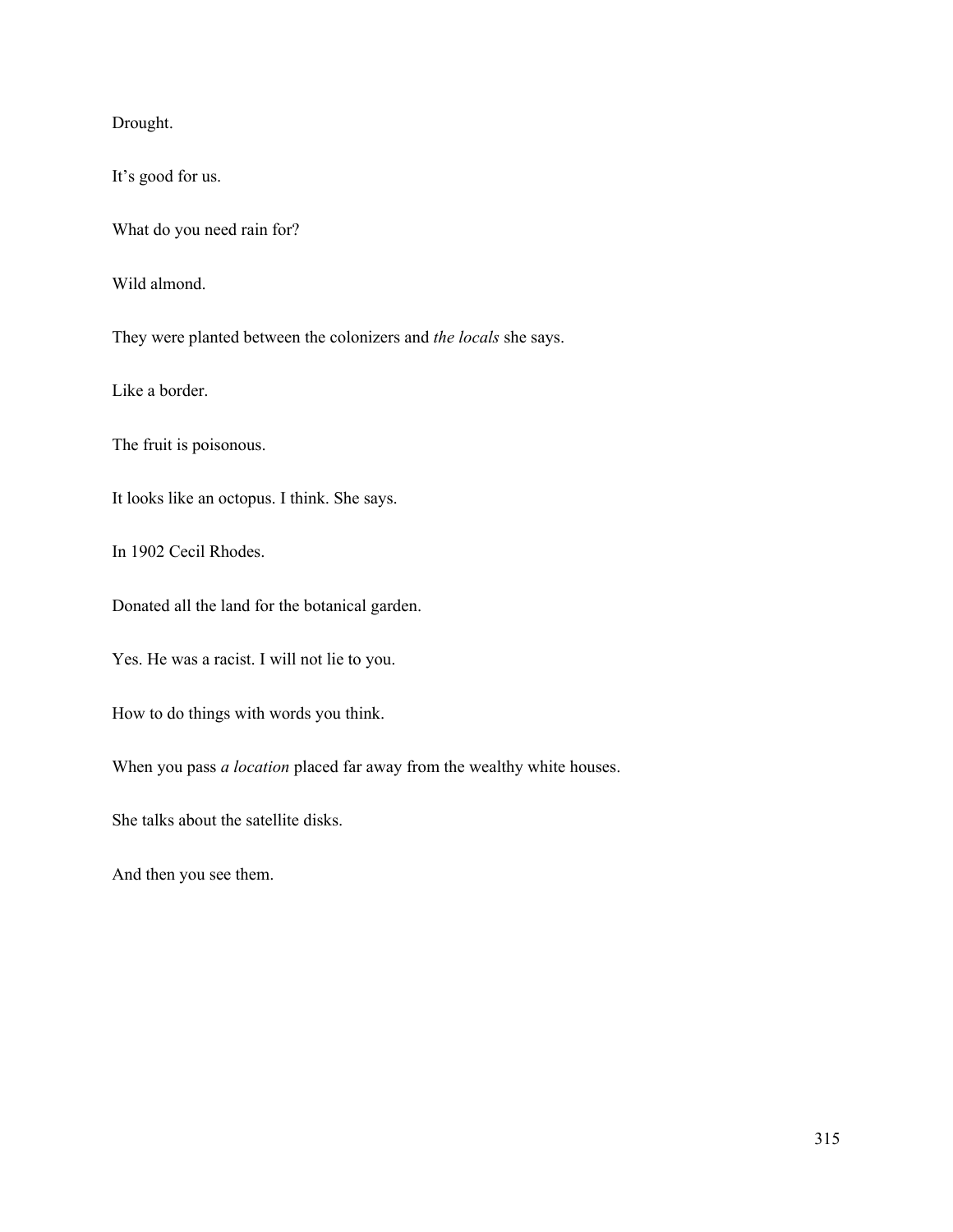And hardly anything else.

Not the poverty.

Not the density.

You only have to pay three hundred rand she says.

A one-time payment. For life.

But they only transmit a few channels.

My mother died a month ago she suddenly says.

It was my first impulse.

To come here to the botanical garden.

We were always here when I was a child.

The adults sat on the grass.

We ran all the way up into the mountains.

He took plants and trees with him from all corners of the world.

And planted them she says.

To see which ones would root and could grow.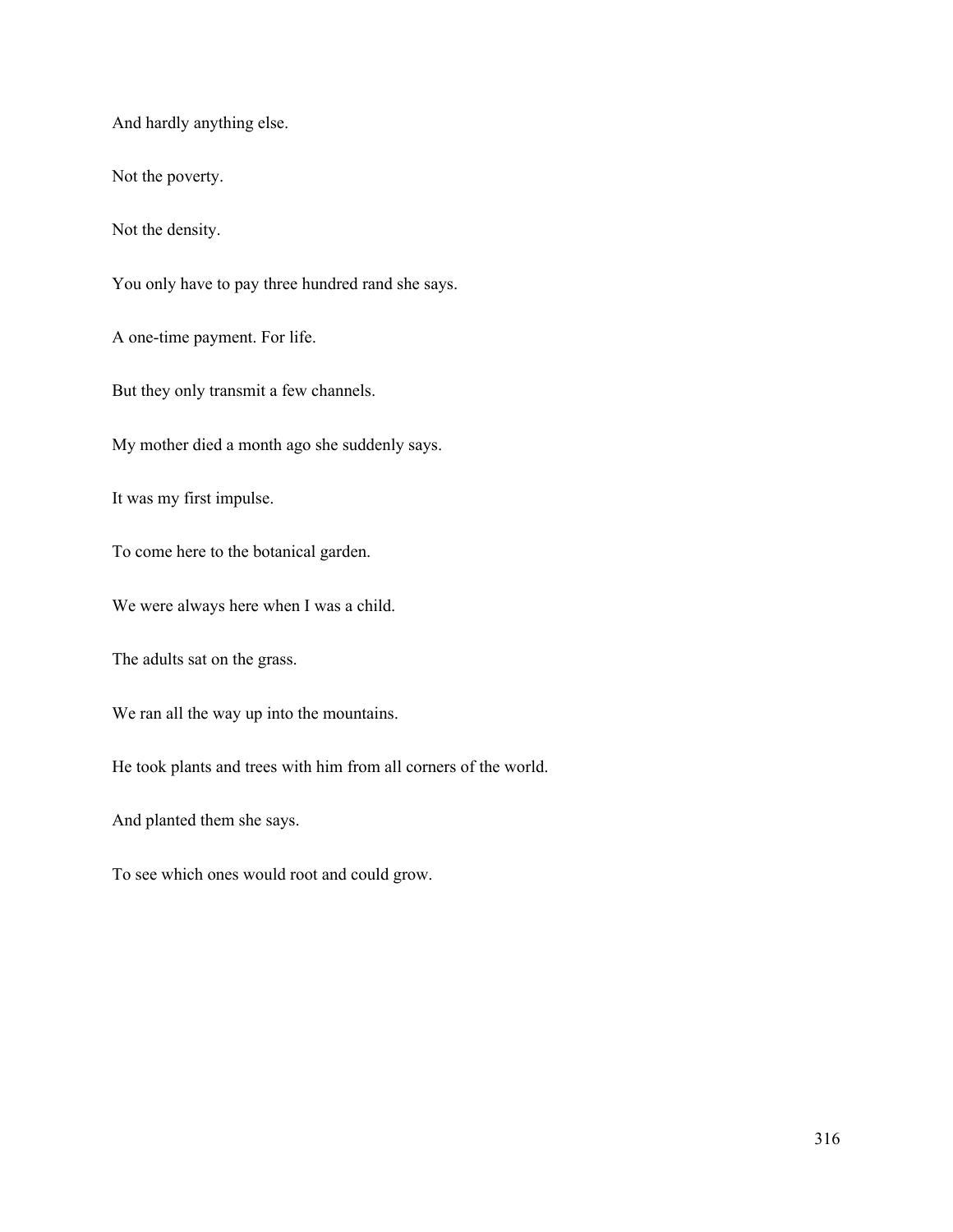The garden of the colonizers.

The donated terrain.

*Give back the land.*

The sentence he erased.

The passage.

Why are you undressing me and not yourself?

I'm going to take a walk.

Alone?

No you can join me.

He beats against the wallpaper with the naked female body parts.

White.

Saying stop looking at me.

He doesn't get up immediately.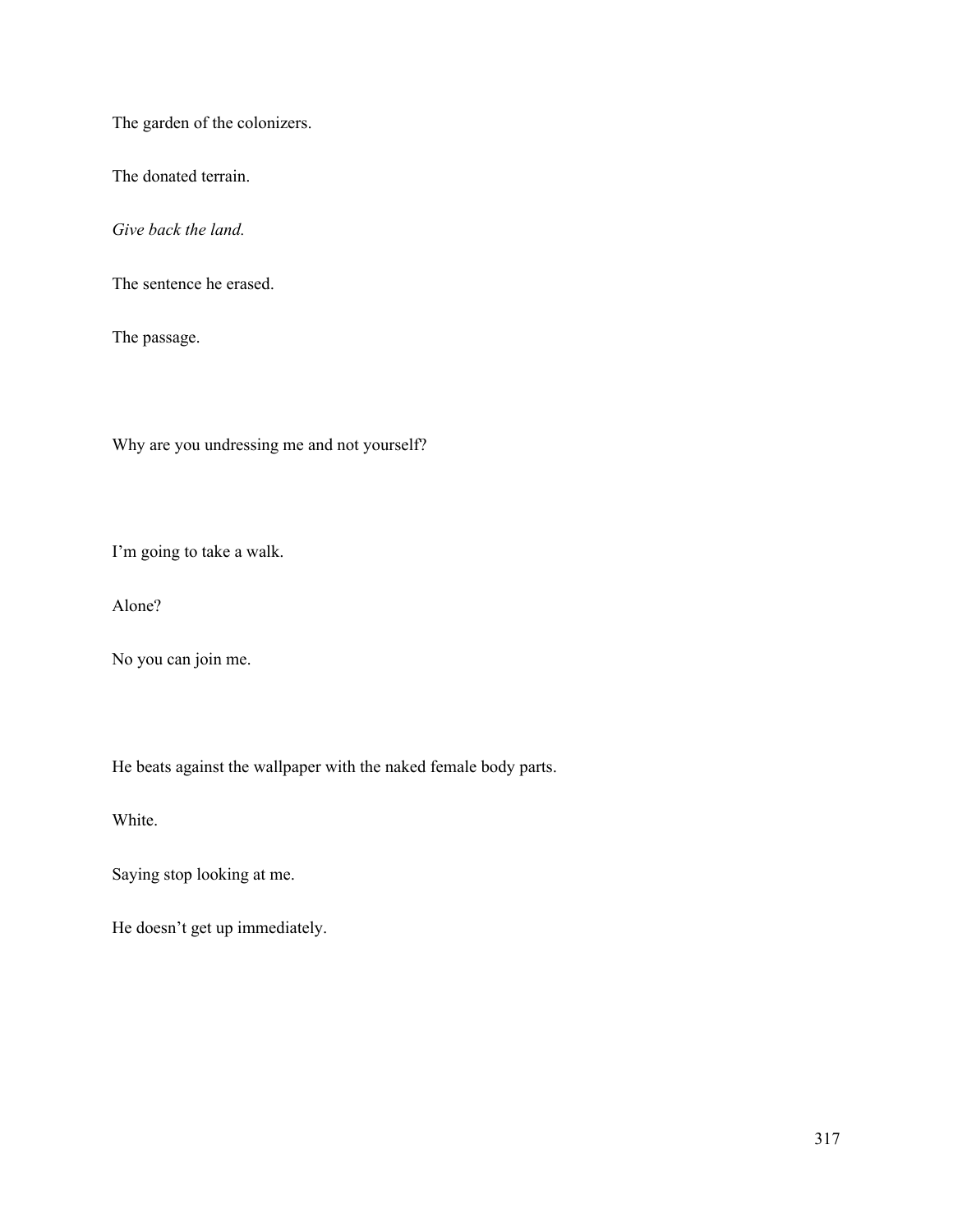Stroking your hips.

What are you thinking about he asks again at the airport.

About you you answer.

Go back to Istanbul he says.

Think of Istanbul.

She should stay inside until things calm down.

Then she can go.

Feminists with children are now welcome on board.

You think you hear her saying.

You lay your head against his shoulder on the plane.

You look sexy he says in the morning.

Who are you talking to you ask.

You.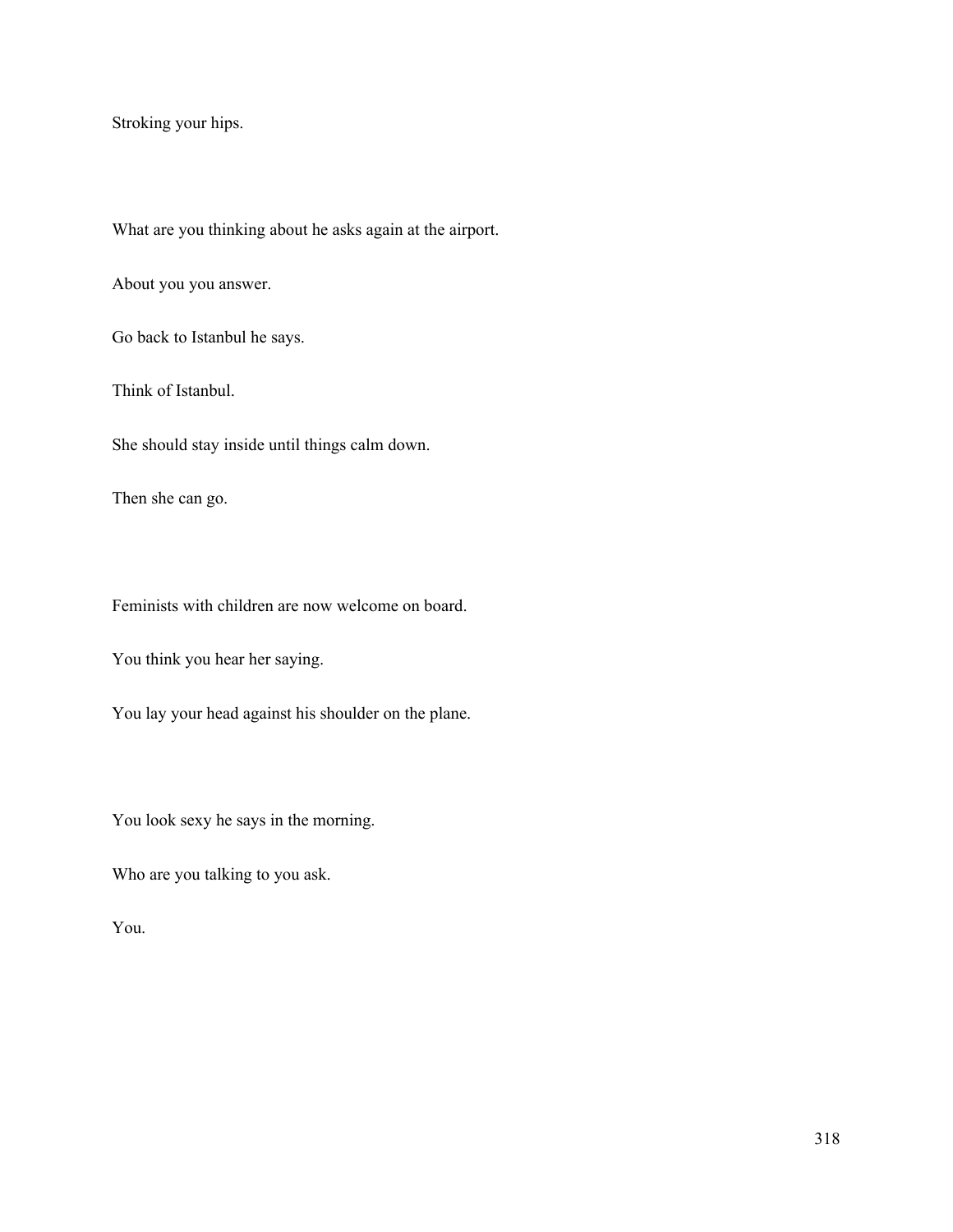What do you want he asks.

What makes you happy.

You could answer fucking.

But you don't.

When you fuck me.

Small things you answer.

Sacrifices then.

That you came here. All this long way.

You see the whorls of his ears. At the restaurant.

As if you hadn't seen them before.

From Zimbabwe the woman answers when he goes out to talk on his phone.

Papa is your husband she asks.

No a friend.

How many kids do you have.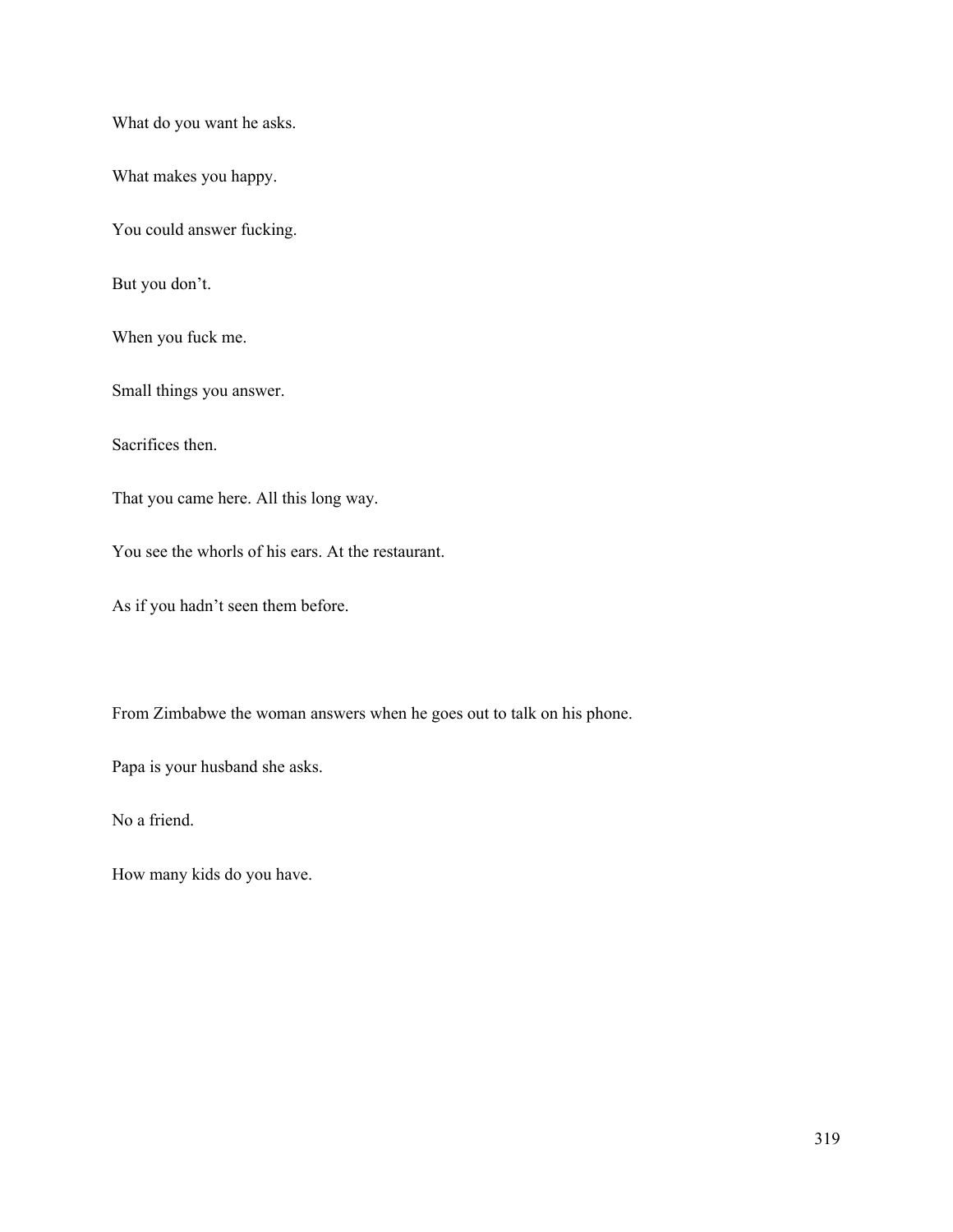Two.

Me too.

Daughters.

You eat with your hands.

Don't have a choice.

Watch him lick his hands clean.

Don't understand how the foufou can stay so clean on his plate.

Cassava he says.

You see a man pounding with a wooden pole behind the counter.

Is it a long process.

Yes.

What he says when you come in after smoking out on the street.

Why do they steal he says.

I would also steal you say if I were in this country.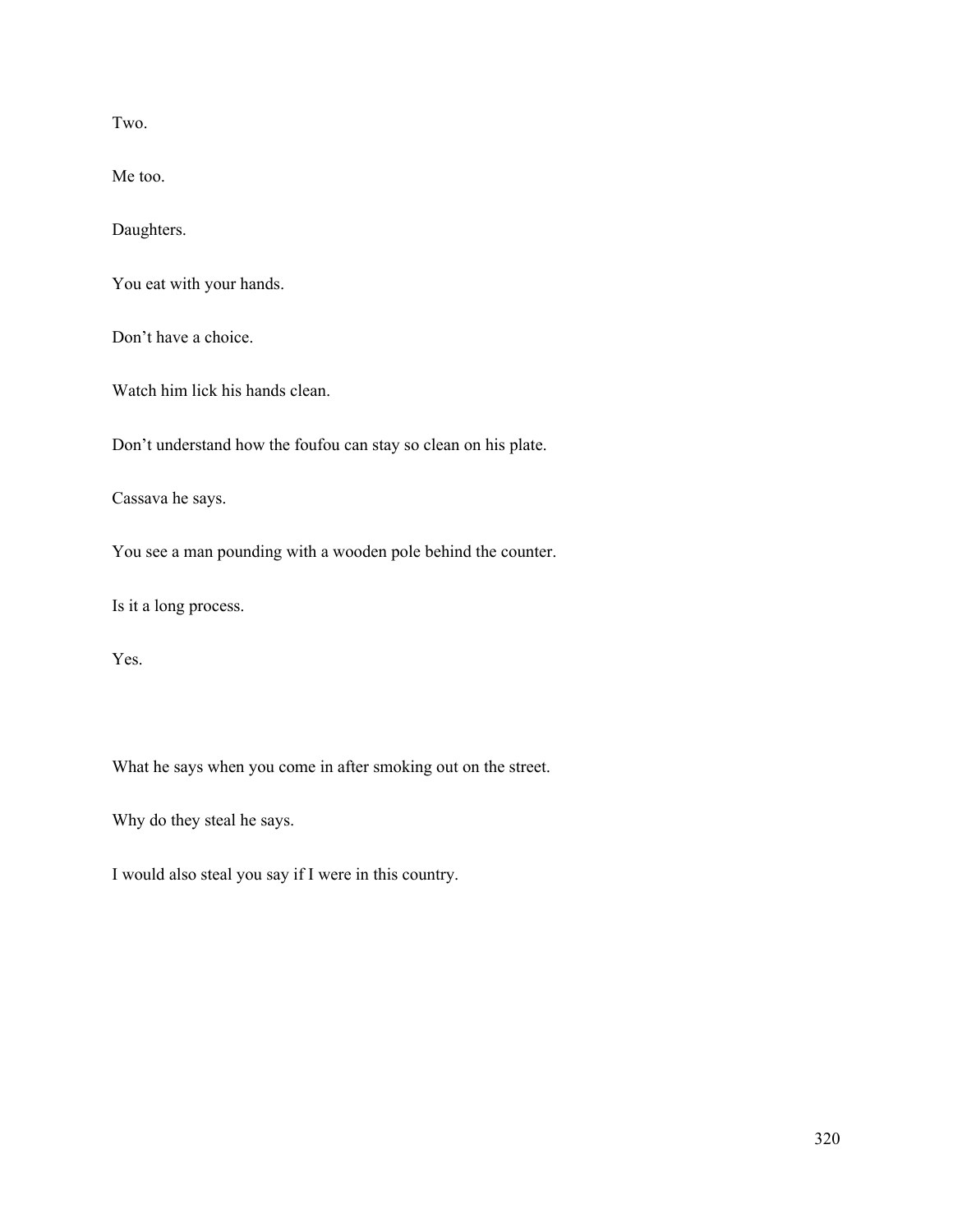This fucked up continent he says.

The tip of this fucked up continent.

Where do you come from.

Are you talking to me boss asks the driver and turns around.

Zim boss.

Do you know any Nigerian restaurants.

Yes.

The taxi is stopped by the police.

He was drunk says the driver when he comes back.

The police told me to put something on the seat he says and sits behind the wheel.

It's like in Nigeria he says.

It's like everywhere he responds.

You are really adventurous he says at the restaurant.

What a strange street.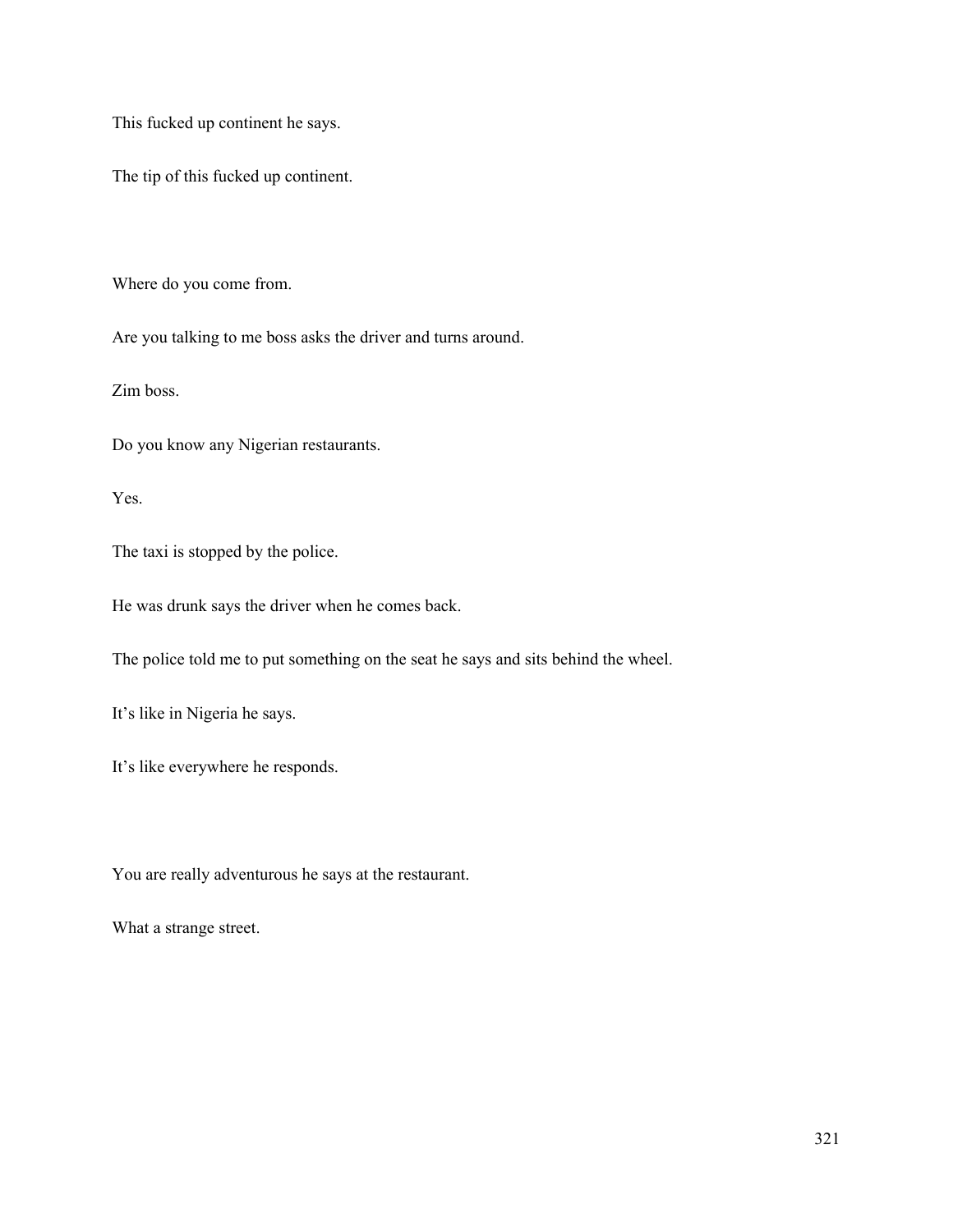You looked down at the waves for a long time.

Blue. Massive.

How they were beating against the nearly vertical cliff face.

It's the end of the world he says about Nice.

Did I bring my inhaler with me he asks on the street.

You can't understand.

Everything she said. The guide. About the country.

What a machinery you think.

For occupying and plundering.

Keeping the wealth.

Considering the country theirs.

How they succeeded.

Three break-ins this morning she says.

Despite the armed guards.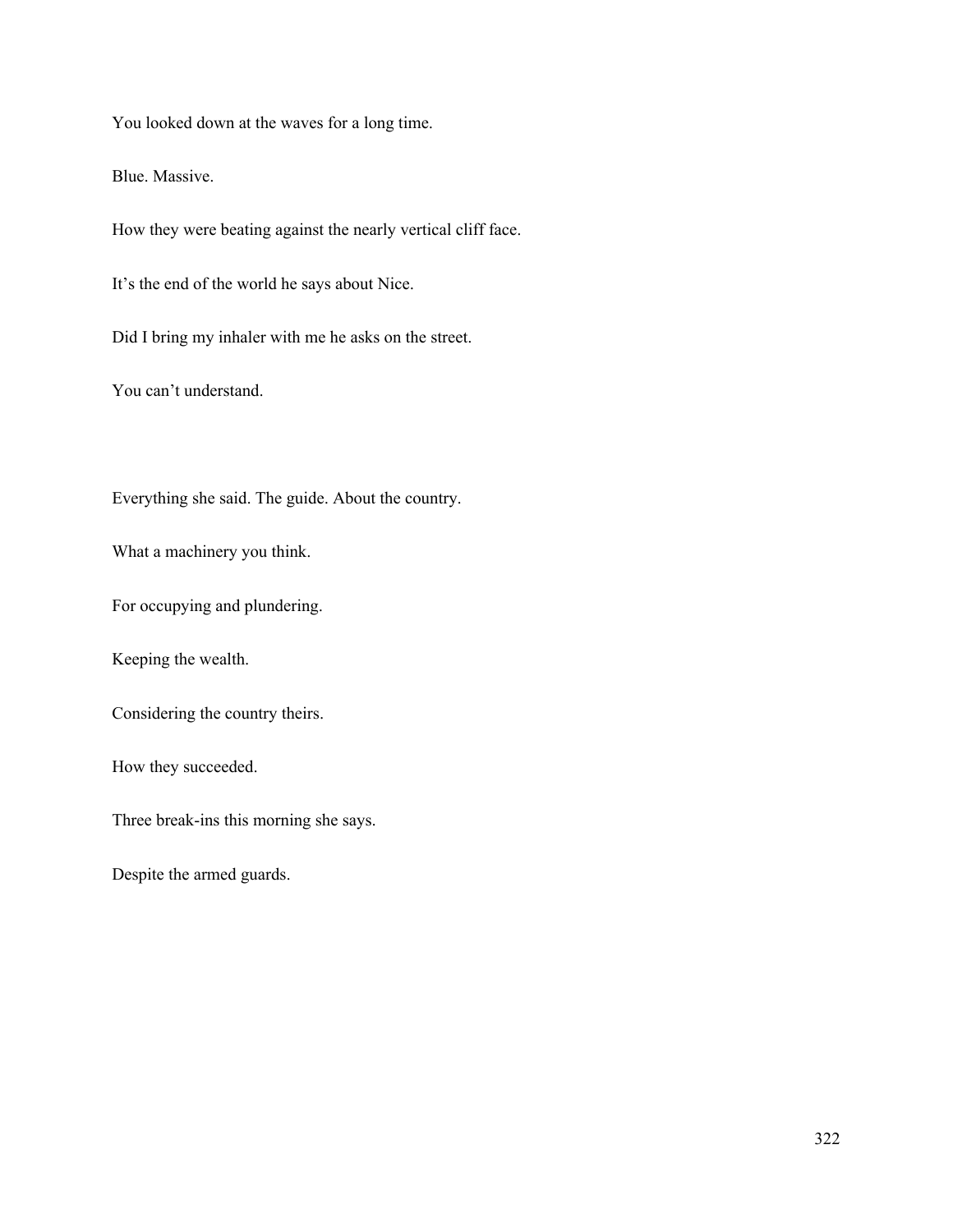*The last shall be the first.*

Mandela's Gold in the garden.

It took ten years to breed it.

He shows you music videos all evening.

From Lagos. Abuja.

That Mandela shit doesn't interest me.

It was better under the dictatorship than under democracy.

Everything is corrupt.

It's not democracy it's capitalism.

And what do you think of capitalism.

You see the cargo ships.

His white undershirt over the shower door.

Why are you breathing like this. Uneven.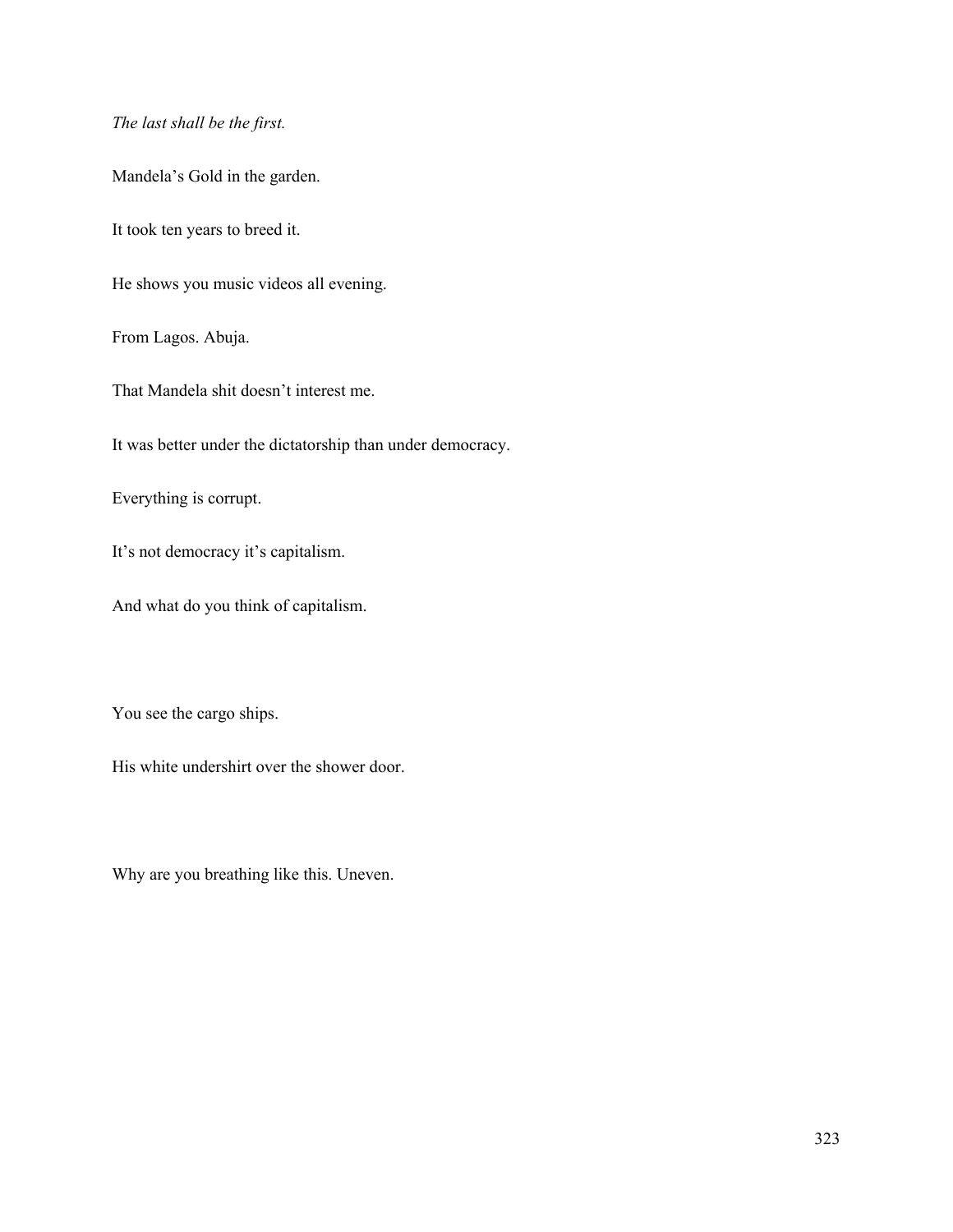I left her in the labyrinth you think.

At the white lighthouse on Cape Point.

How could I leave her in the labyrinth.

He closes the door to talk undisturbed.

*Desire is always a question.*

It darkens over the sea.

The ships are lit-up.

The lanterns.

What a strange street.

He laughs again at the street where you were robbed.

I can vanish you say.

I'm good at vanishing.

I'll find you in a hole he says.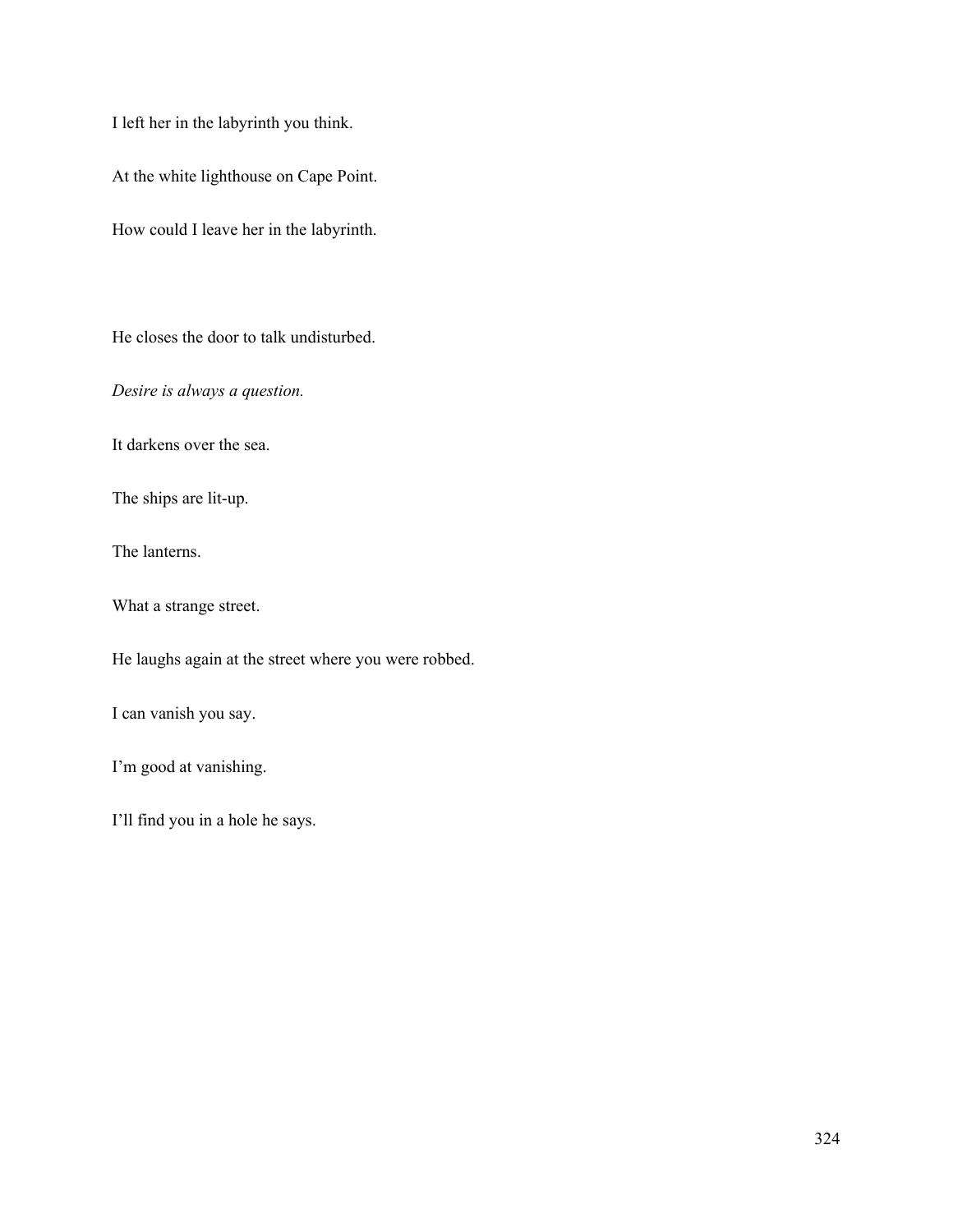I'm scared you say and go in to him.

I'll join you he says.

Like a seven-year-old child he laughs.

And lays down next to you.

You weave your feet with his.

Hear his breathing.

I'm happy if you are.

You hear his phone receive its messages.

When he has fallen asleep.

Again and again.

Somewhere out there.

The two oceans meet.

Between the two cities.

Do you call this blond he says holding a strand.

White you reply.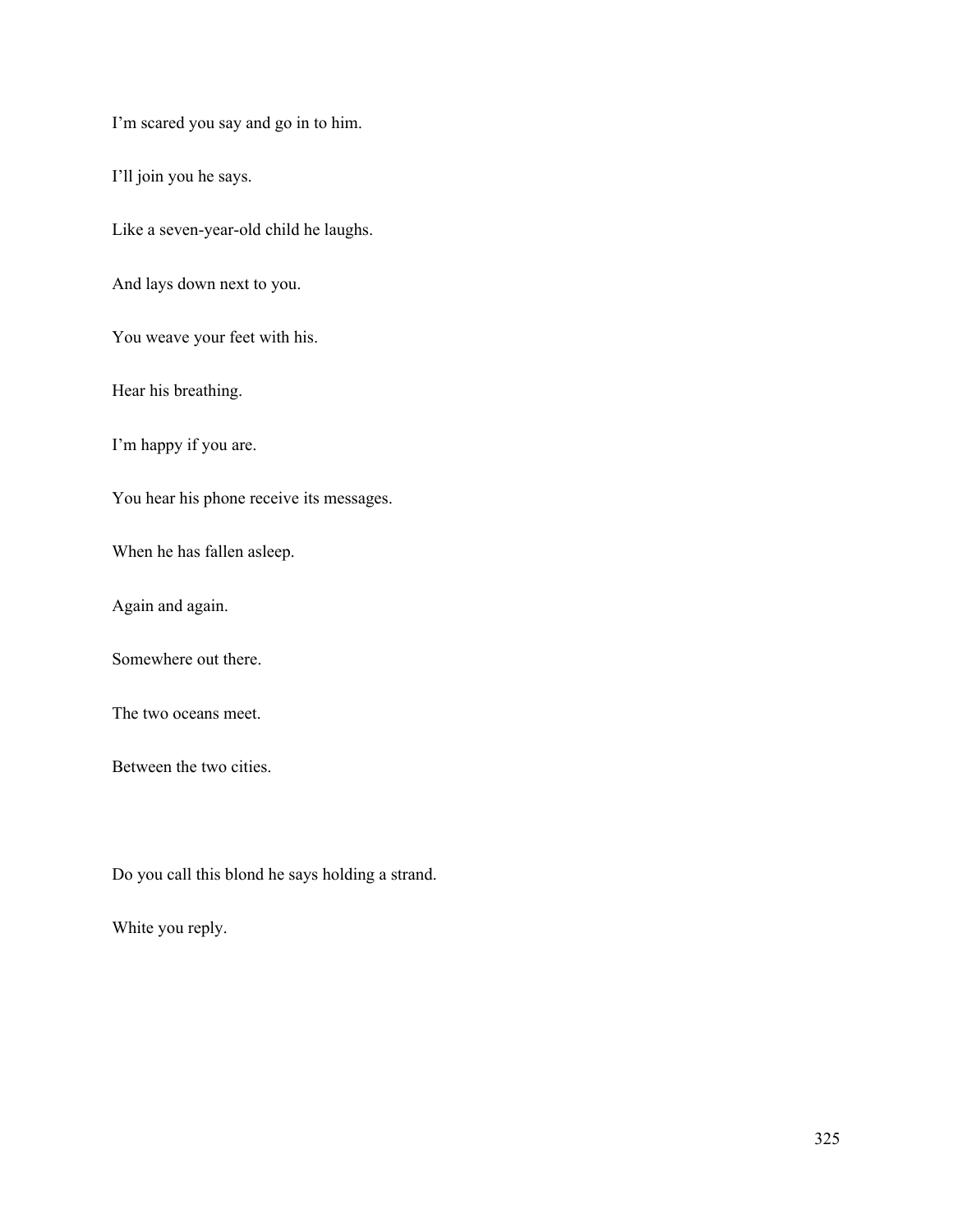The sun rises over the ocean.

The cargo ships move almost magnetically toward the opening.

A line.

Glinting in the light.

You hear the seagulls.

The sun warming.

Through the window.

It's blowing hard.

*Hungry. Angry.*

You never hear the difference.

It's a man's world. He plays it. Many versions.

Why do white people do this.

It's really misogynistic.

James Brown. 1966 he says. I was a dream then.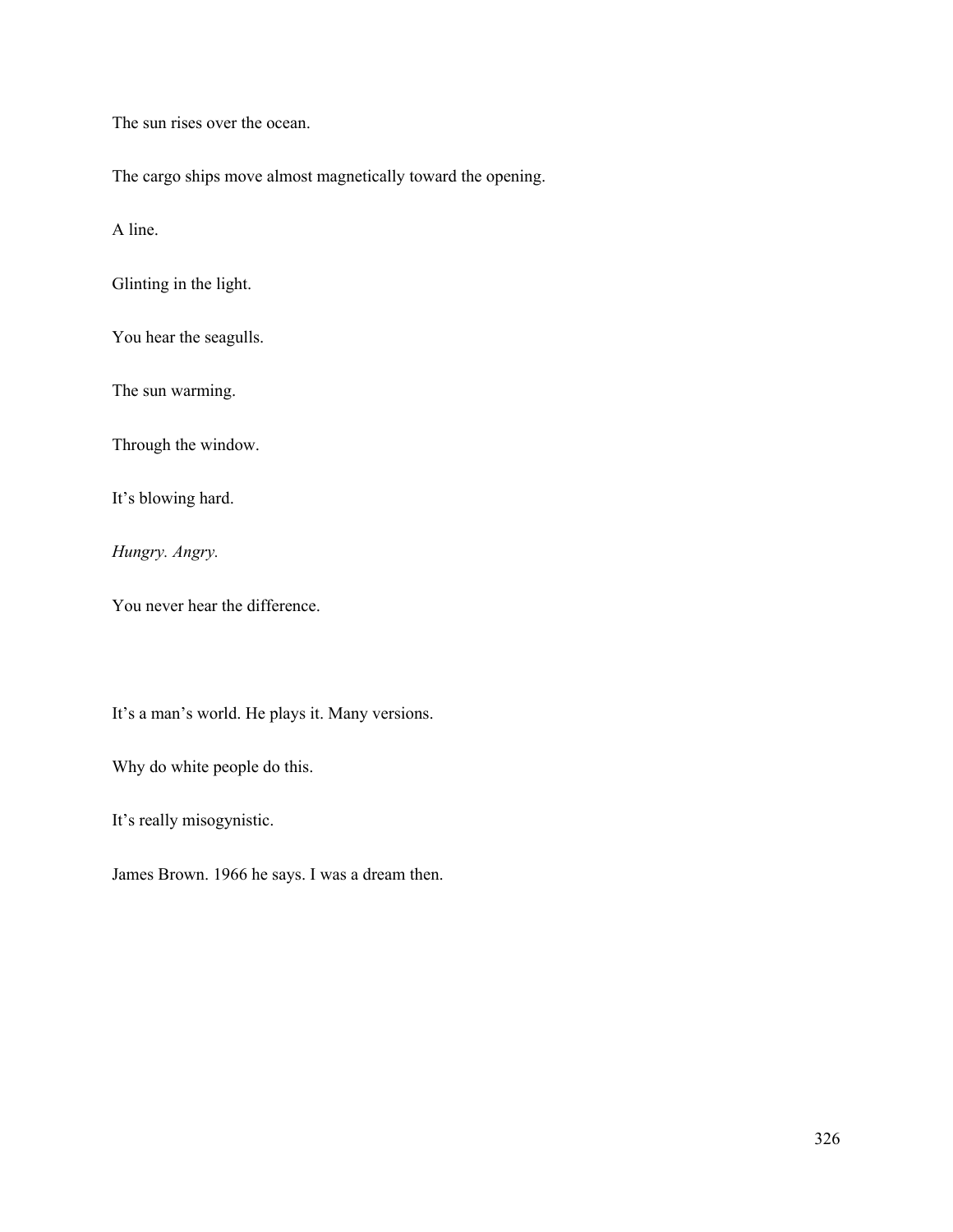An apartheid weapon he says. About the baton hanging on the door.

They used to beat black people with it.

The rain reaches Port Elizabeth.

Big raindrops.

A family of dreamers.

The days end. The hours pass.

Darkness falls.

To survive the night. In the wind.

The wind picks up.

From the infinite no conclusions can be drawn.

Or the impossible.

The infinite or the impossible you try to remember.

The sun rises behind the tall houses.

Children climb the hill in their school uniforms.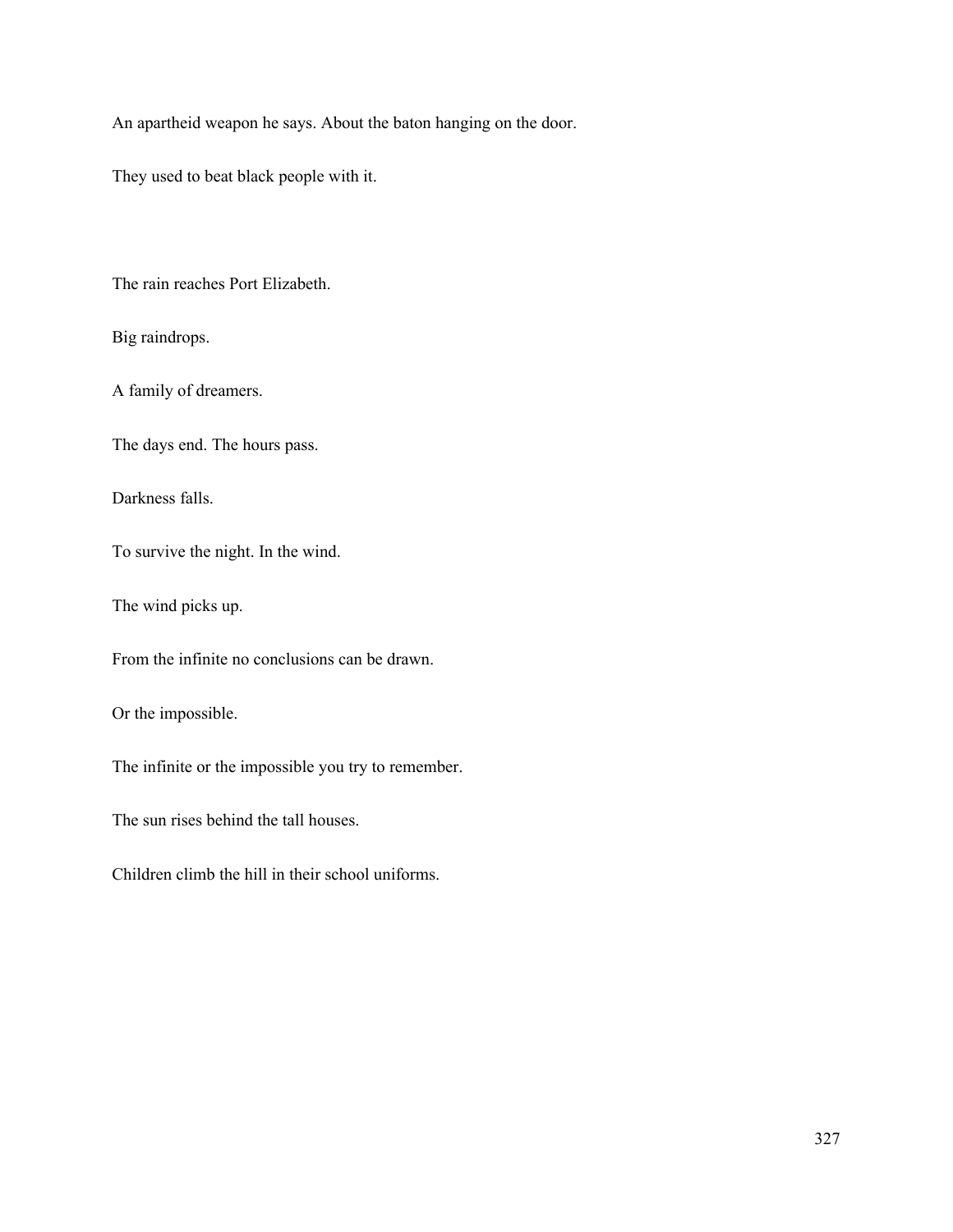A smell like brown coal enters the room.

Traffic at the harbor.

A long freight train.

Fog over the sea.

The clouds in veils and whorls.

The world washed of its massacres.

Not washed.

At all.

All its massacres.

From each side of the globe.

The map and the history.

The lighthouse.

Green fields.

She falls asleep next to you on the bus.

Almost everyone falls asleep.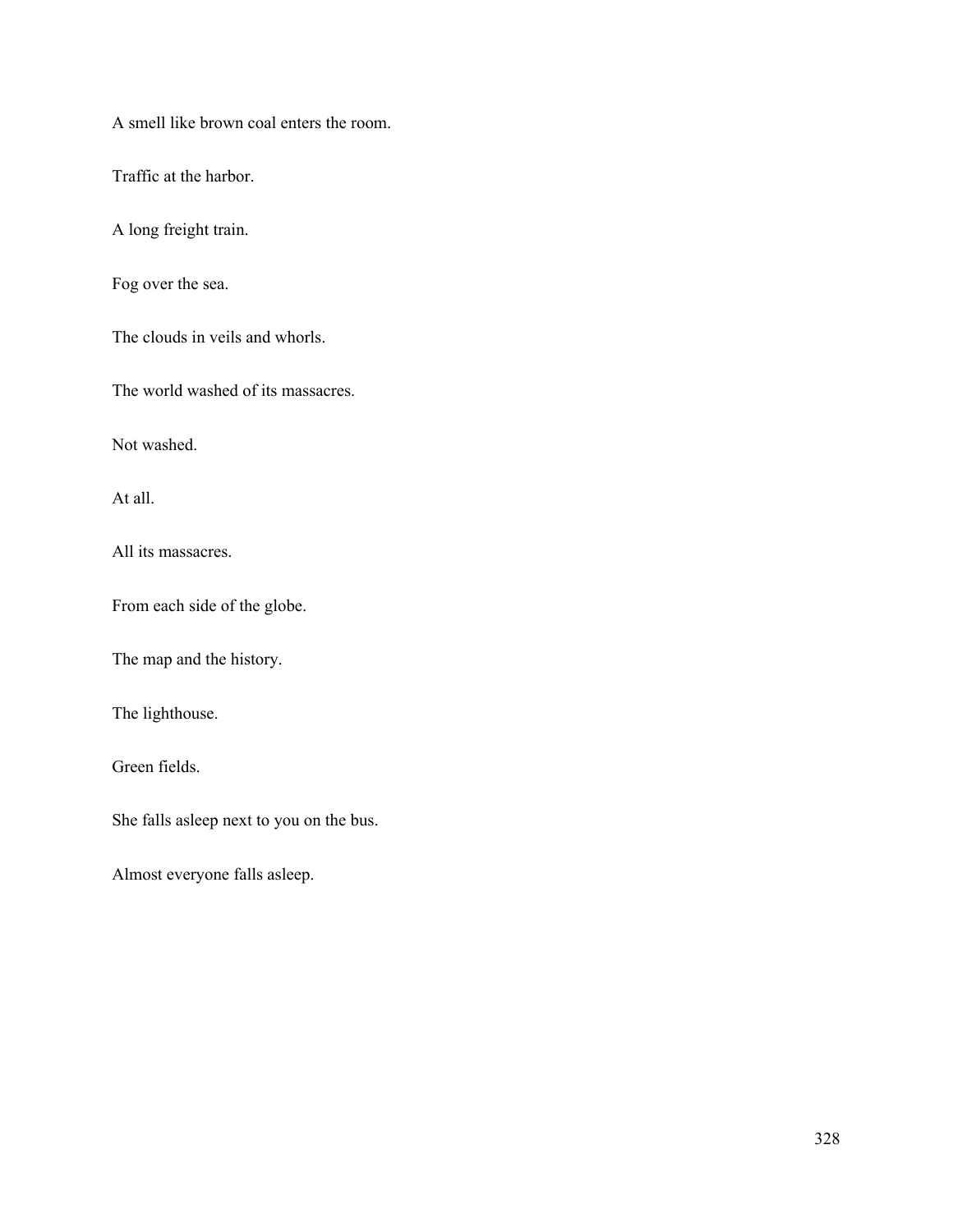Her head drops down. Bobbing.

She straightens up.

Then her head drops again.

Sleep and vigil.

Bird-of-paradise.

Bird of paradise flower.

The colonizer's sublime landscape.

Love they say.

Writes Coetzee.

For the country.

But the problem with mountains trees and plants is that they do not respond.

No one knows if the love is returned.

A white statue. Gleaming. The descended body. The passion.

You dream when you fall asleep for a few minutes next to him.

Waking. Dozing off.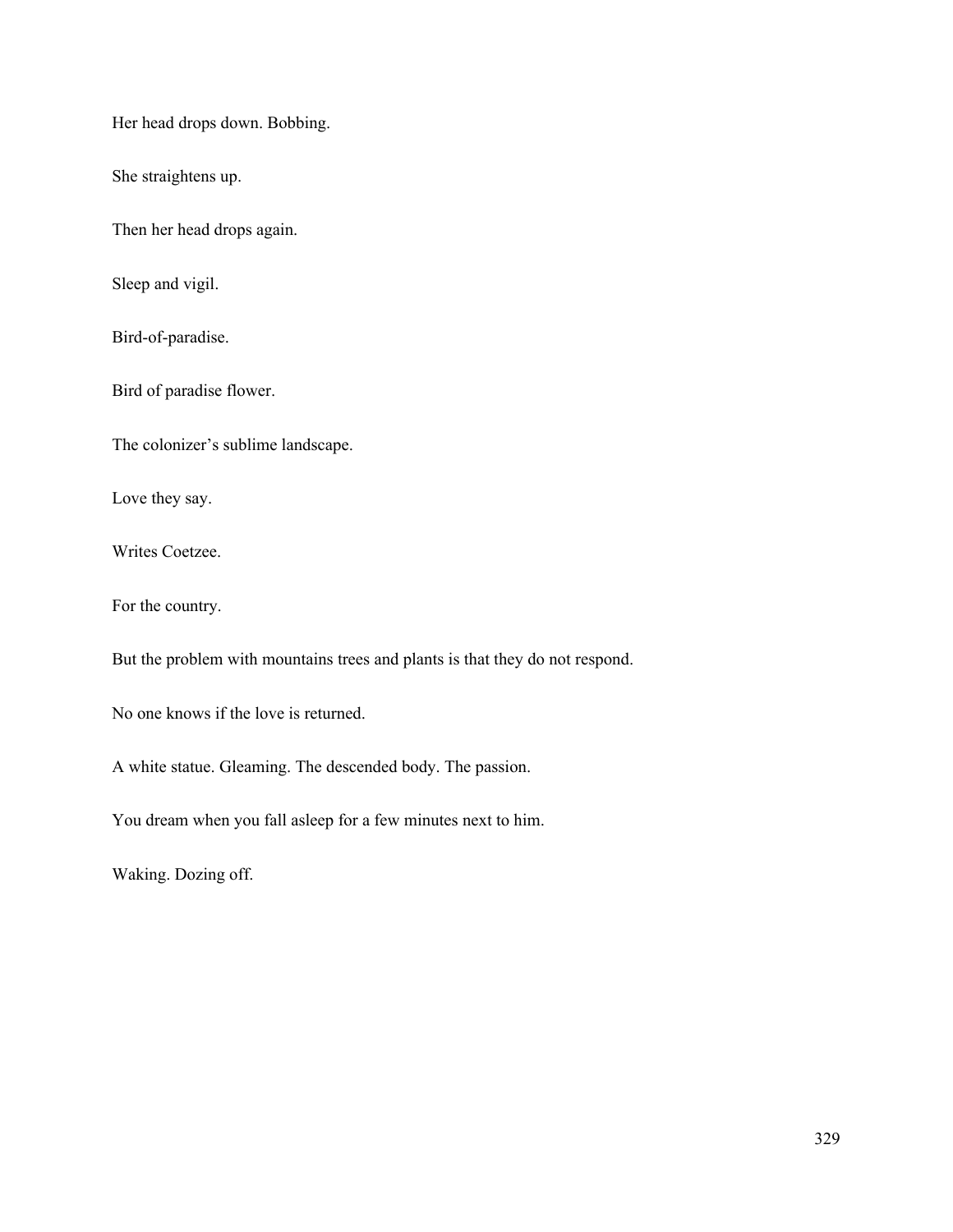Then fall into a deep sleep.

Did it mean danger. Rest.

You don't know any longer.

The danger has already passed.

Early morning. Silent.

He gets furious at the restaurant.

The spear he says when he sees it on the wall.

Africa. White supremacists. White privileges he says.

To be or not to be.

A white lover.

The road that was once a river.

And turned into a road.

And therefore always unstable.

Where they wanted to stay unborn. Yearned to return. If they were born.

To the unborn world.

Until he saw his mother's face and didn't want to see it in sorrow.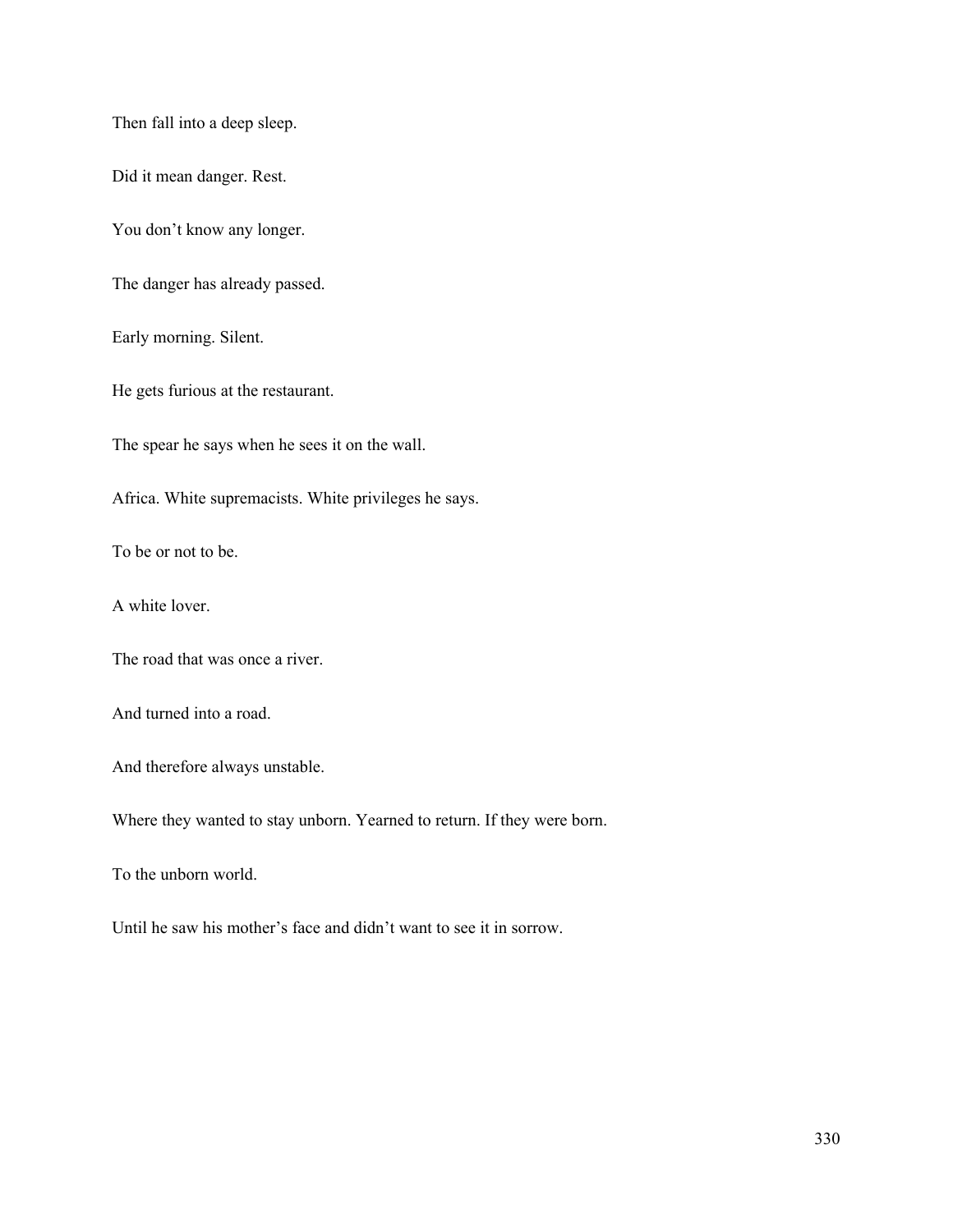You cannot have boots all the time he says and points

at his flip-flops.

As if you were going to stay a long time.

The white stone walls.

The bird in the morning.

The people going out for the day.

Said good morning.

The stairs where you were smoking.

The narrow ledge you sat on.

*Give back the land.*

To erase that passage.

To reconcile with your parents.

Their dreams.

Not with those coming after.

Let me clean this place he says and sweeps.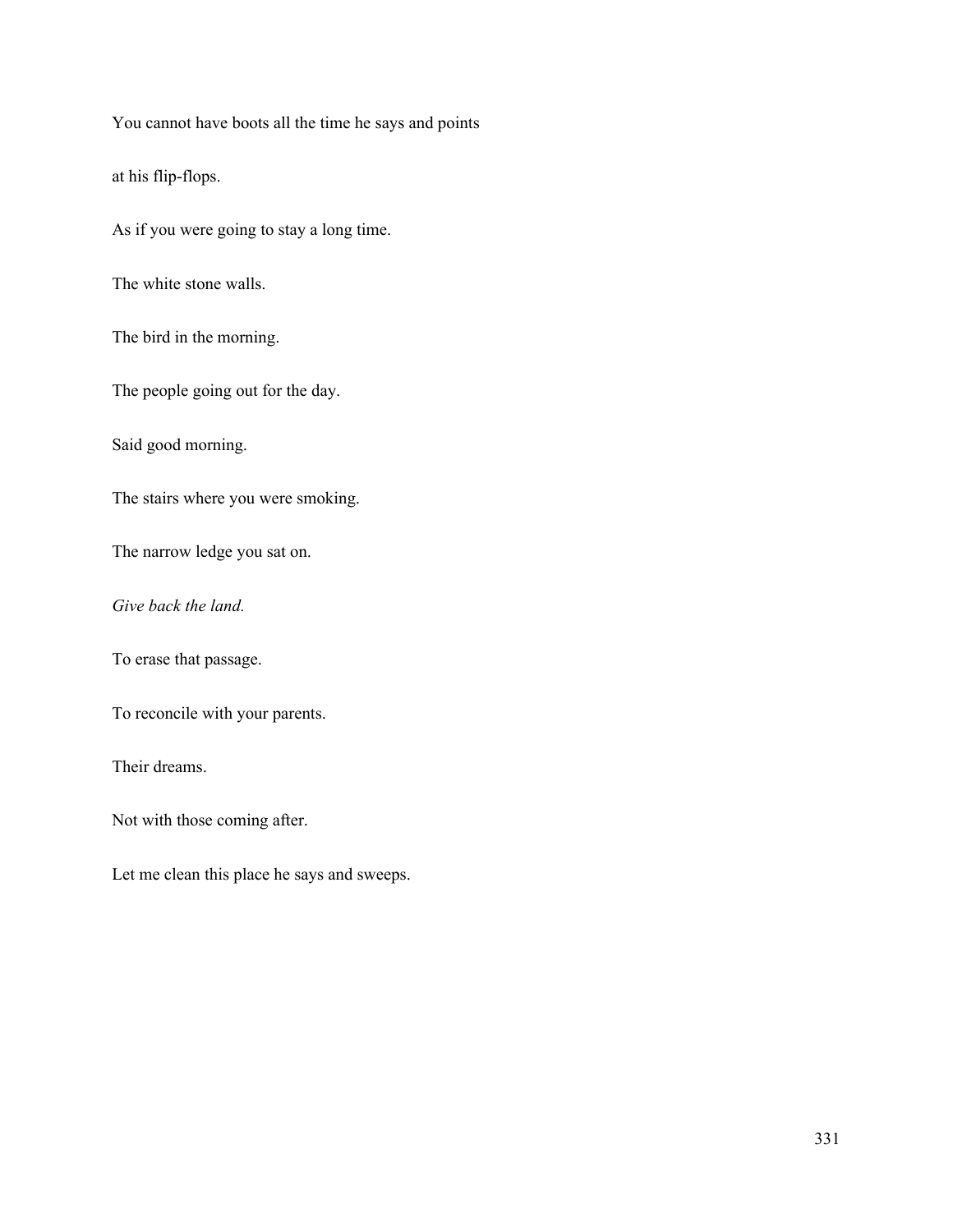Spraying. Shuffling around.

The sun is already setting.

Just now there was such a beautiful afternoon light.

It still gleams over the ocean.

A boat with a red hull lies at anchor in the light.

Still.

Why are you doing this to me he says.

Why are you doing this to me you say.

You curl up against him.

I'm bad at departures.

If sleep.

Signals danger.

What a beautiful evening you say when you see the full moon outside.

My dad says that white people always talk about the beautiful days.

The beautiful weather he replies.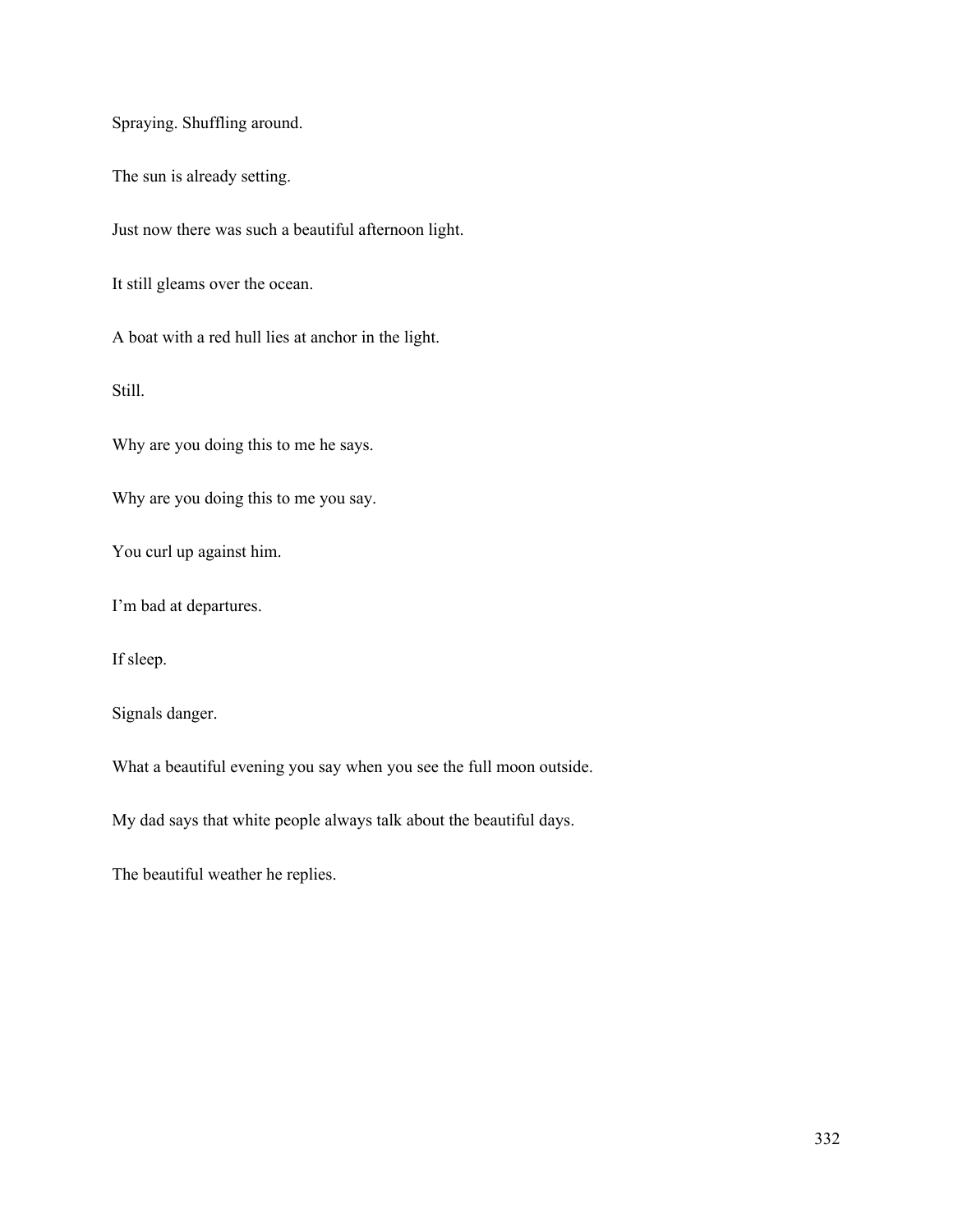For us it's just day. As it always is.

I pushed you on the side you say.

The man who walks by you in the morning says beautiful morning.

Better weather than yesterday.

*Are you freaking out.*

You saw a crown. A skull. A crown.

Fell asleep next to him.

Dressed.

Woke up and took off your clothes.

The bed is smaller he said in the morning.

Spicy he said about the food.

Why are you burnt he says about your face.

You are spreading your words again you say.

Stroking him over the hip. The stomach.

I love your smell.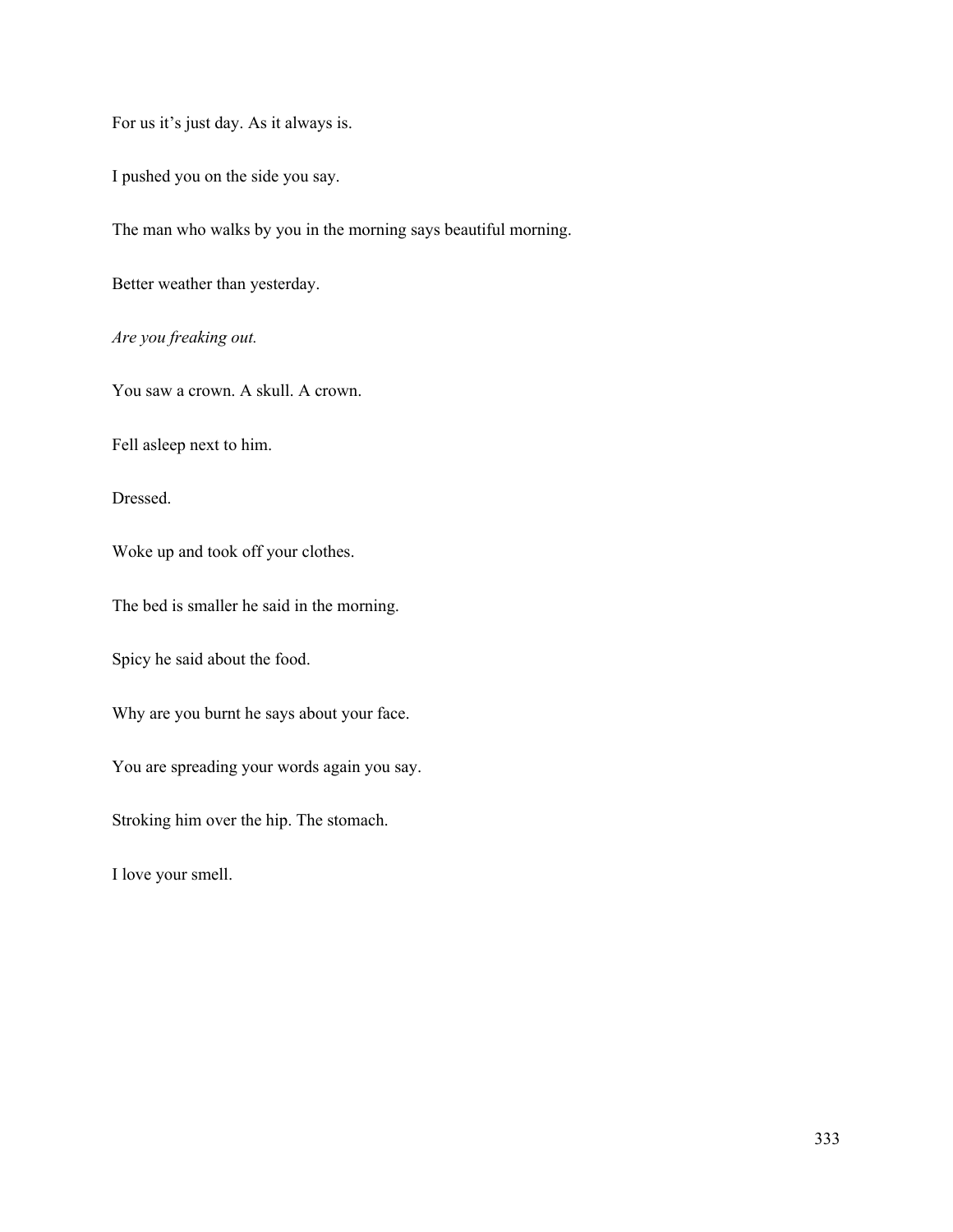I know you do.

He lays down on his back.

But this is ejaculation.

I'm so tired.

My father warned me.

That it would stress me to be here.

Cancel your ticket and stay here. How long is your visa?

Words. Words.

Only the first half came to you.

*To give what you do not have.*

In the backyard.

Or the courtyard.

*Your beauty always overwhelms me.*

The white stone walls. The moon. Behind thin clouds.

Not quite full yet.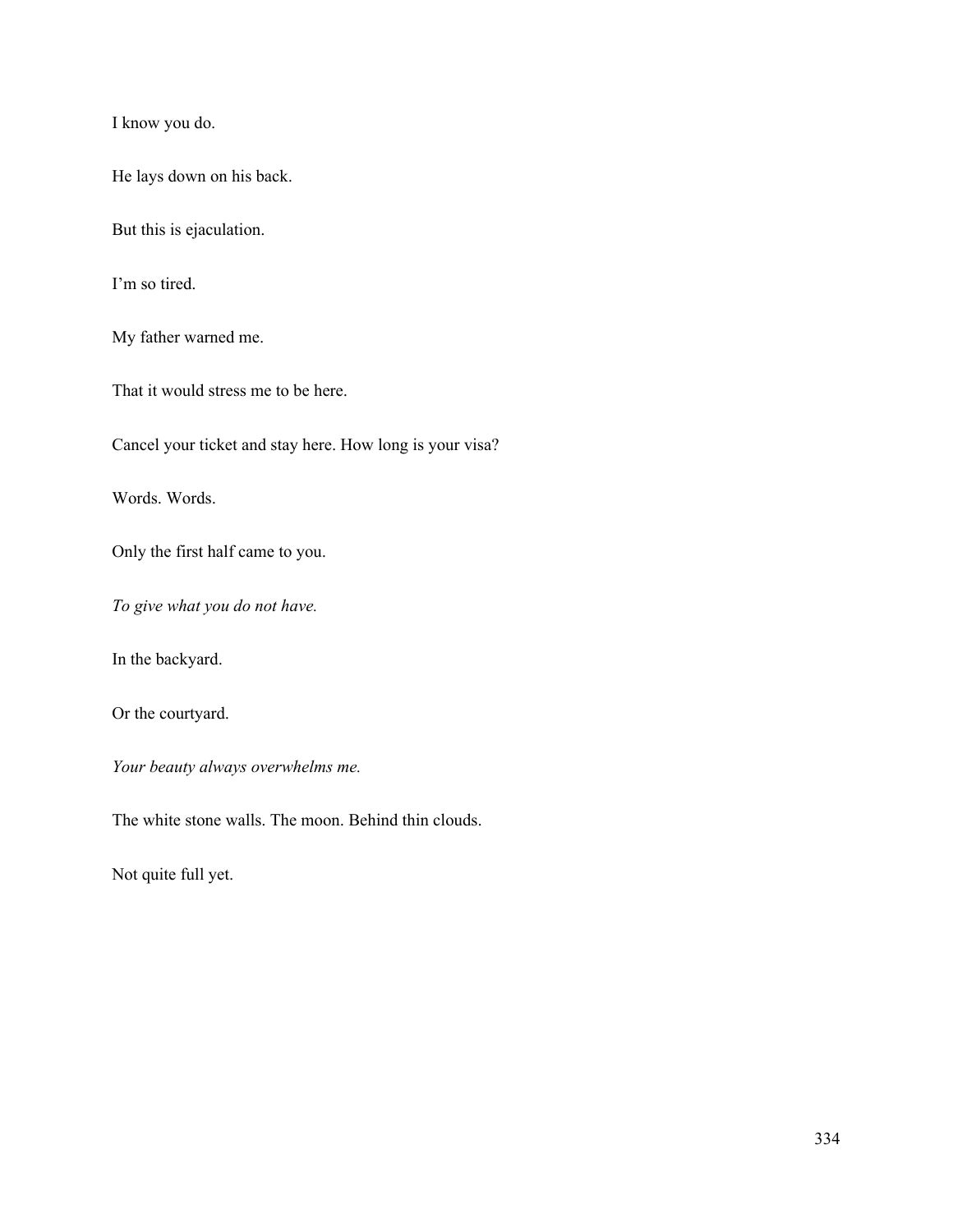A man washes his car. Or someone else's car in the morning.

You see him when you go out to smoke.

Do you have three hundred rand he asks.

You walk out.

See something that could be an African raven.

I was mugged by a stereotype. Then.

He laughs.

You wake up and go down and turn on the water boiler.

Make coffee.

When the world or the globe spins.

The descended body. All white. Blazing.

The quiet night.

He will win you say.

The world is like that.

Now. One per mille who want to own everything.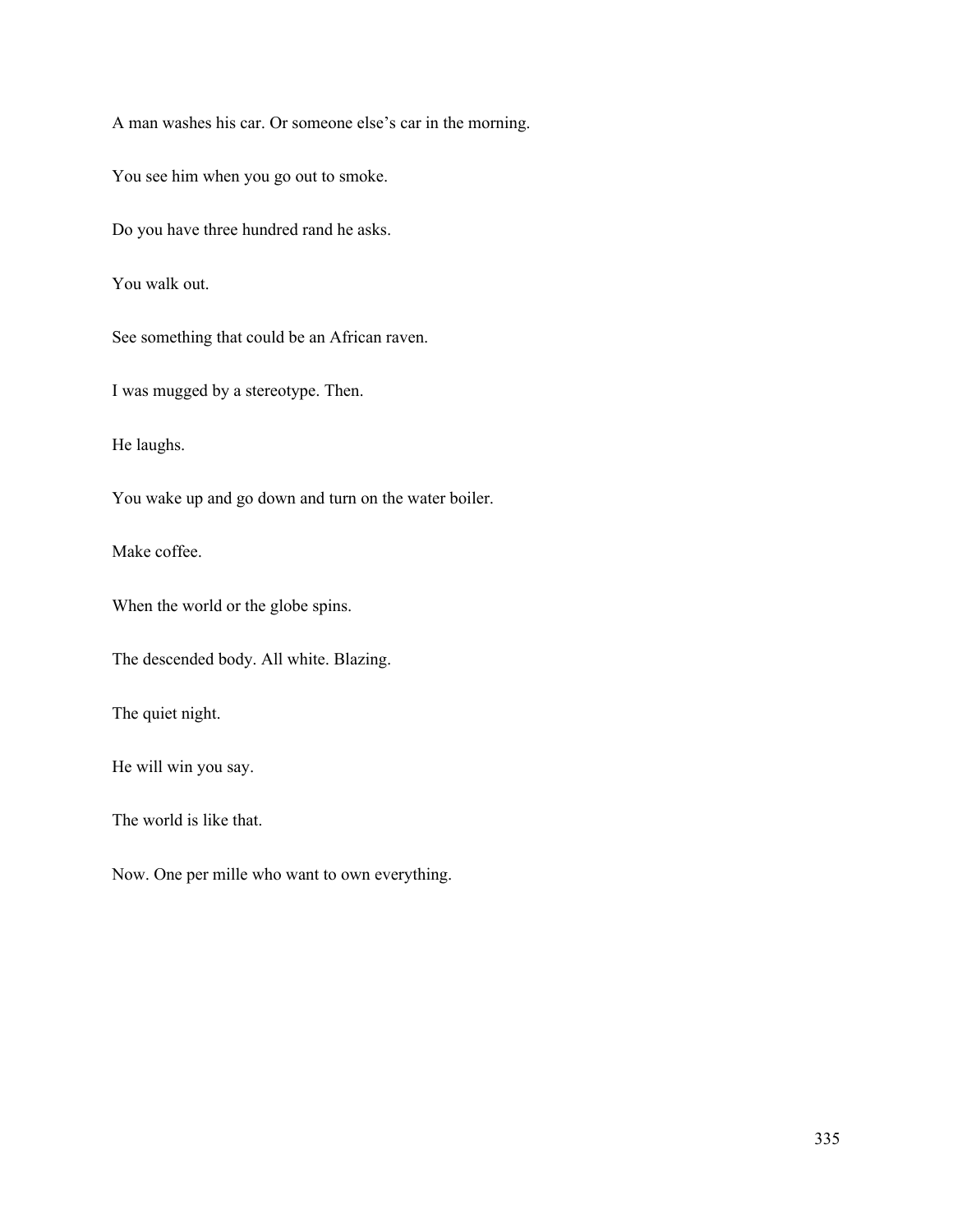Distribute the leftovers to those willing to support them.

They've probably learnt from each other.

The wall.

To build yet another one.

The roar.

*Build it build it.*

How that roar sounded in Europe. Just now.

Different. Silent.

It was built.

You ate some grains of rice.

I'm too sad to eat.

Rode over the plain.

Autumn light.

Bare trees.

Warmth.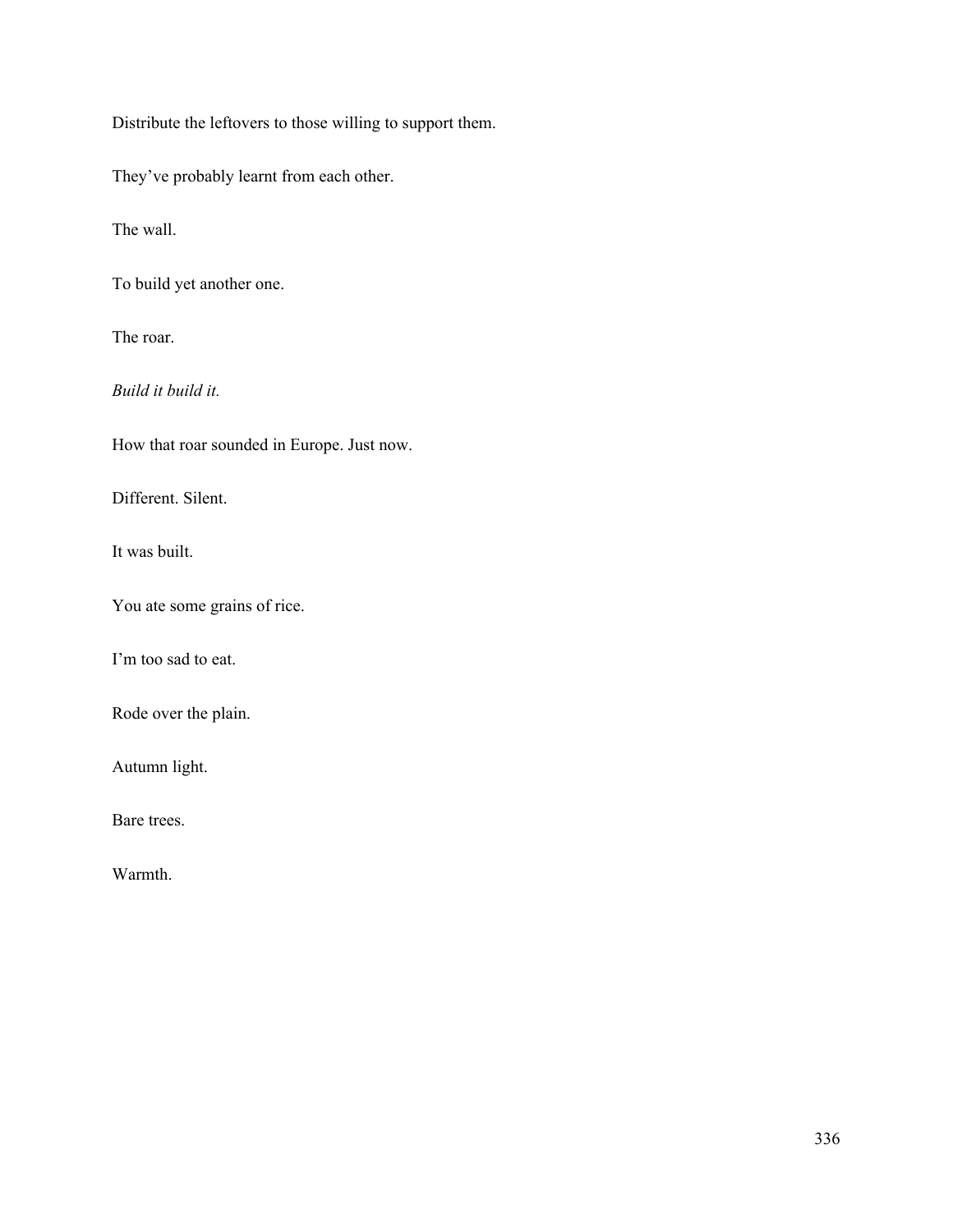Thirty-six percent unemployment in Eastern Cape. Twenty-five percent in Cape Town. Fifty percent in Nigeria. All politicians are so corrupt says the taxi driver. Plays Michael Jackson for you. In two days you will smile again he says. Hope is what we have isn't it? Dawn over the Indian Ocean. The pink clouds. How they change. The more the sun rises. Tiny birds land on the cactus. *Safe trip.* A foghorn is heard. Again. The cargo ships in the haze.

Blue-white haze around the hulls.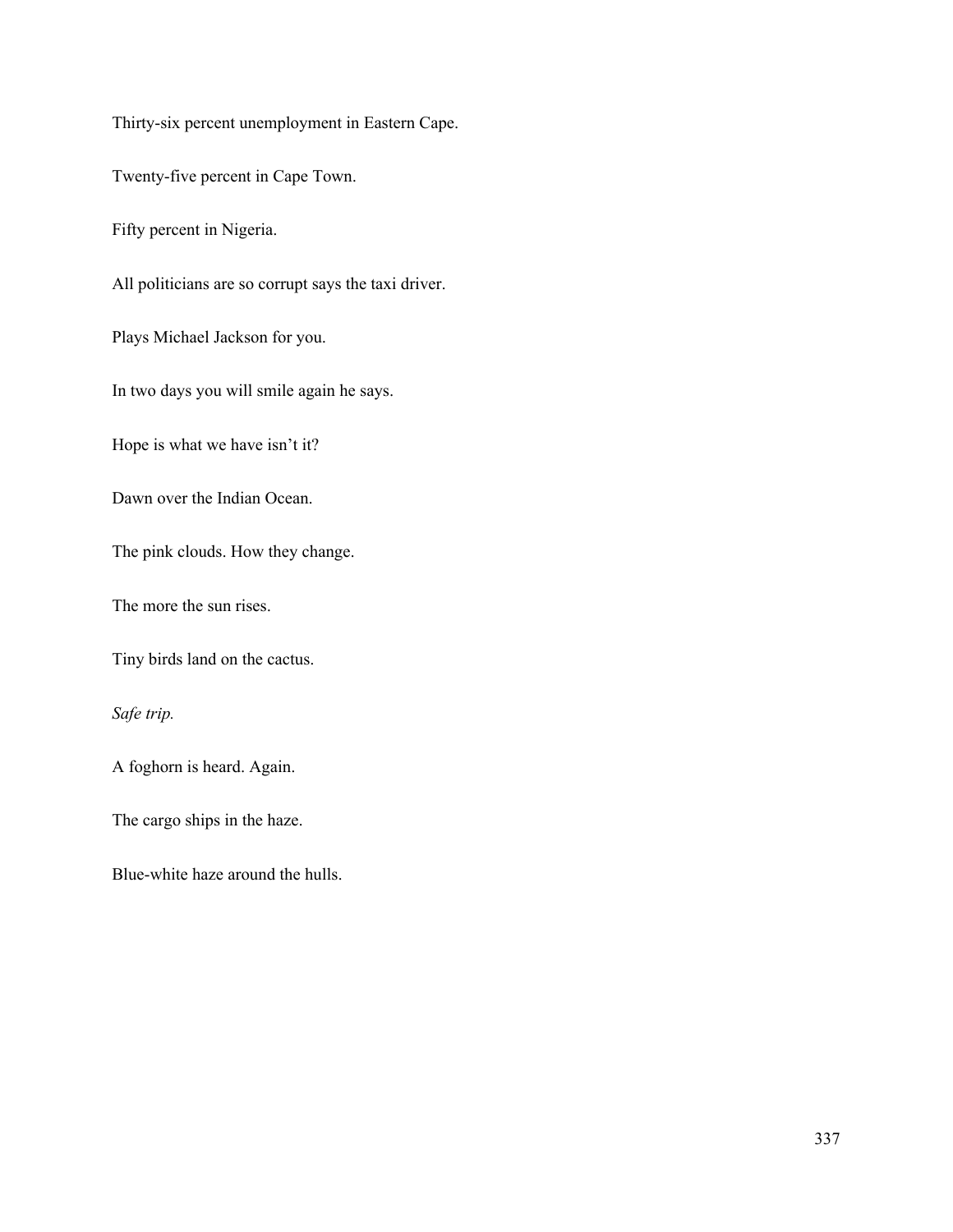Schoolchildren climb the hill again.

The city wakes.

Cars. Honking.

*The brutal Atlantic trade.*

Sirens.

The delicate birds are visible in the daylight.

With long tail feathers. A yellow feather among them.

The sun's rays in the grass outside the window.

I'm waiting he says on the stairs.

For the question you never ask.

Pulls on the lining of your jeans.

The country below.

The green fields.

That which glints like silver on the ground.

If it is small rivers weaving between the green fields.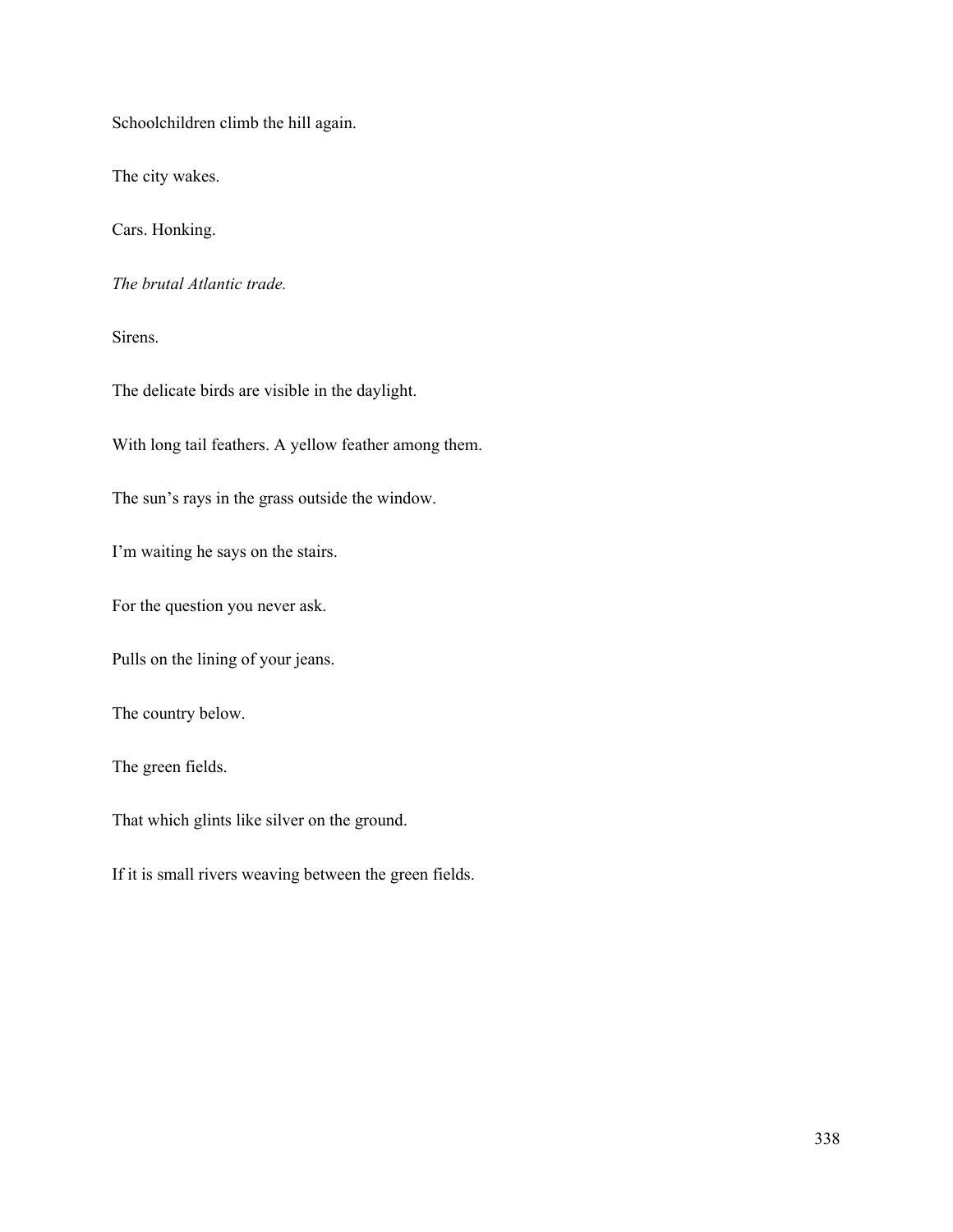Or roads.

How the rays fall. Near the South Pole.

A lake. Peaks. Table Mountain.

Winter light over South Africa.

All Europeans look the same to me.

The low sun. In the afternoon.

Everything so slow.

The famished road.

*To give what you do not have.*

The long gaps in breath.

*To someone.*

When it begins again.

*Who doesn't want it.*

The breathing.

Like after a drowning.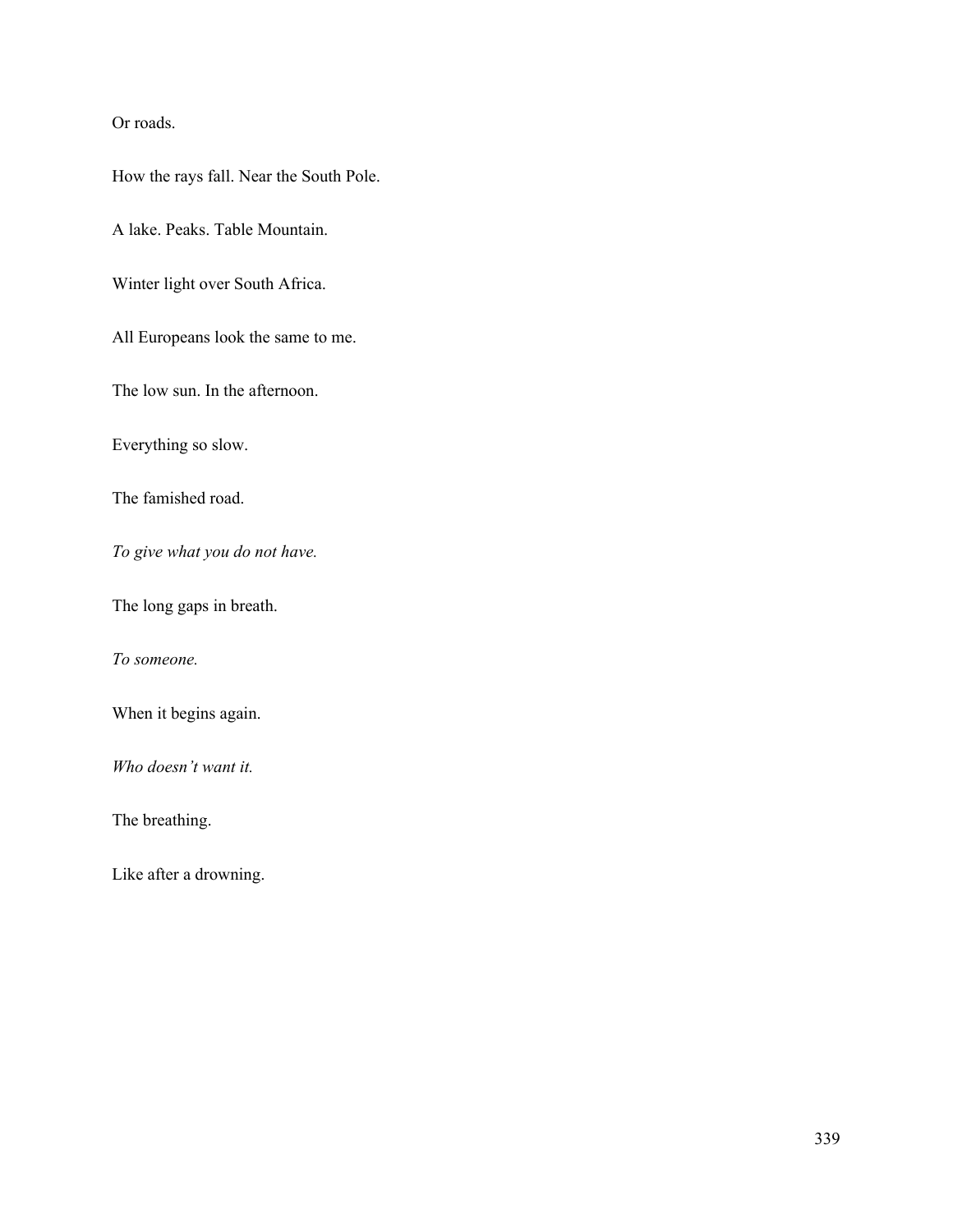Breathe you said.

Flying.

Falling as flying.

You went out to smoke.

*You just close your eyes and open them and I'll be there.*

You pant. But walk over it.

The border.

Dreamlike.

The sleep.

Deep. Gentle.

A night flight over the continent.

When you see his face. The distinct profile.

What is the relationship between South Africa and Dubai you wonder.

At Dubai's airport.

Diamonds probably.